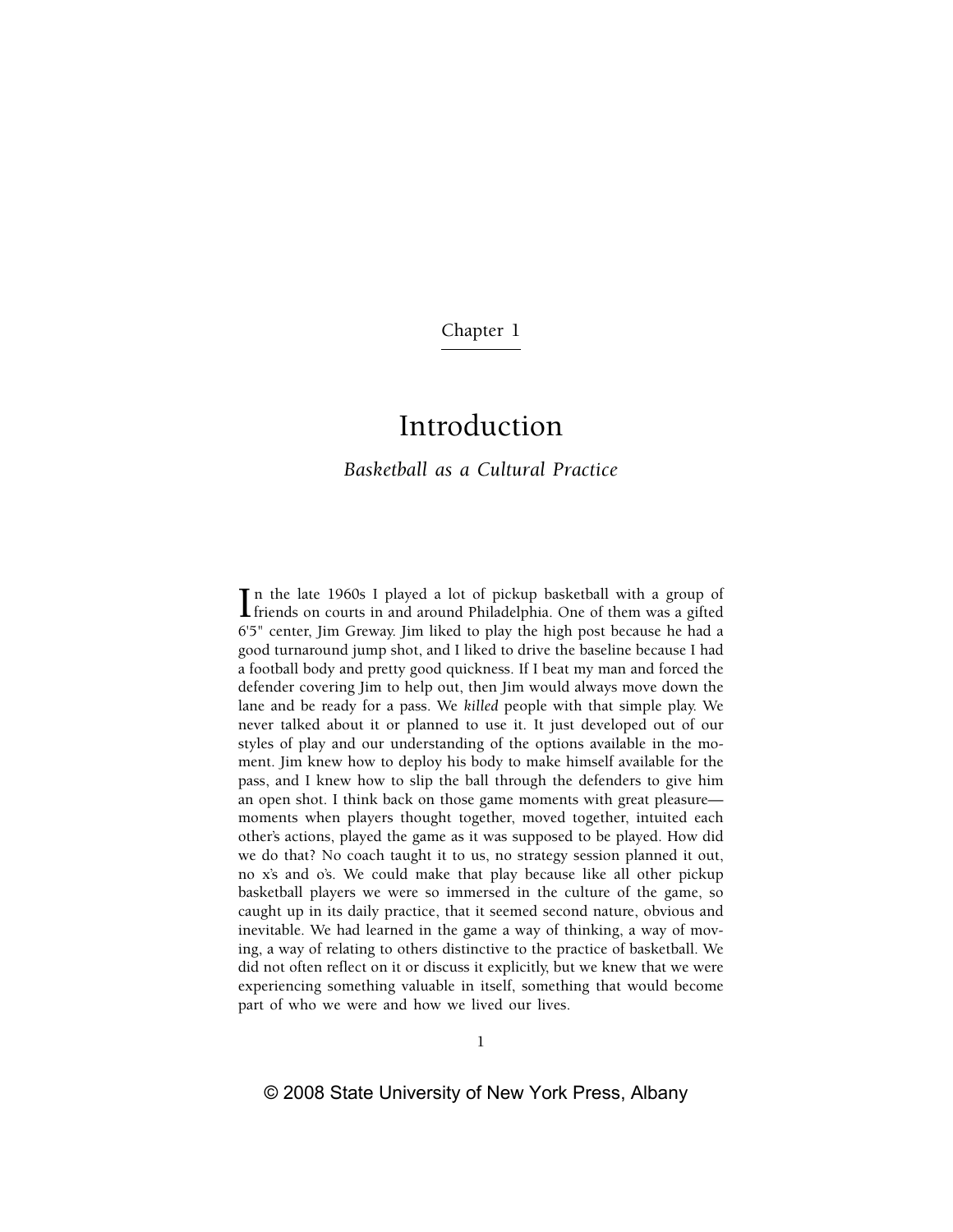# 2 Give and Go

The goal of this book is to articulate the culture that made that play possible, the culture inherent in the practice of the game. Basketball is played by millions of people around the world, and its elite performances are watched by millions more. For many of those millions the game is a central part of their identity. They play every day, they watch as much as they can, they read about basketball in the paper, they talk about it with their friends, they wear clothes inspired by the style of the game, they rearrange their life schedules so they can participate, and they think about themselves as players and as members of a community centered around the game. The energy and interest these players and fans give to basketball produces a cultural return. They learn from their active engagement in the practice a set of values, beliefs, ways of thinking and feeling, and ways of moving, connecting, and creating communities—a rich, extensive culture. Every time they play or watch the game, they operate inside the culture of the practice, with its habits and inclinations, and in the moment of play, in the negotiations on the court, they recreate and renew the culture that in turn shapes their bodies and minds.

Because it is played by a huge and global community, and because of its media visibility, basketball is a significant and powerful *cultural practice.* I use this term, so common in the discourse of cultural studies, to designate any activity engaged in by people who derive from it a distinctive cultural style that then becomes a significant element in their own personal identity. In this sense cultural practices include jobs and professions, crafts and hobbies, daily tasks, sports and games, religious and spiritual exercises, and arts and sciences—any activities through which complex cultures are produced and consumed. All of us engage in *many* such practices, constructing for ourselves complex identities that derive from our distinctive ensemble of practices. Basketball is just one among many such practices, but it is one of my own, one that I have participated in and been shaped by throughout my life. I am a lifelong pickup ball player, with modest skills but serious intent. Like all players, I have internalized and embodied the culture of the game, especially the local games I have played in for years. I write this book as a participant in the basketball community, as a subject inside the practice, trying to put into words what my body already knows.

Pickup basketball teaches contradictory lessons about the culture of practices. On the one hand, the culture preexists any given player or game. The actions and interactions of players are shaped by the history of the game as it is passed down to them. But on the other hand, players are constantly recreating and altering the practice in their on-court negotiations. Pickup basketball is a living culture that responds to the local circumstances and personal histories of its players. Pickup ball in a Harlem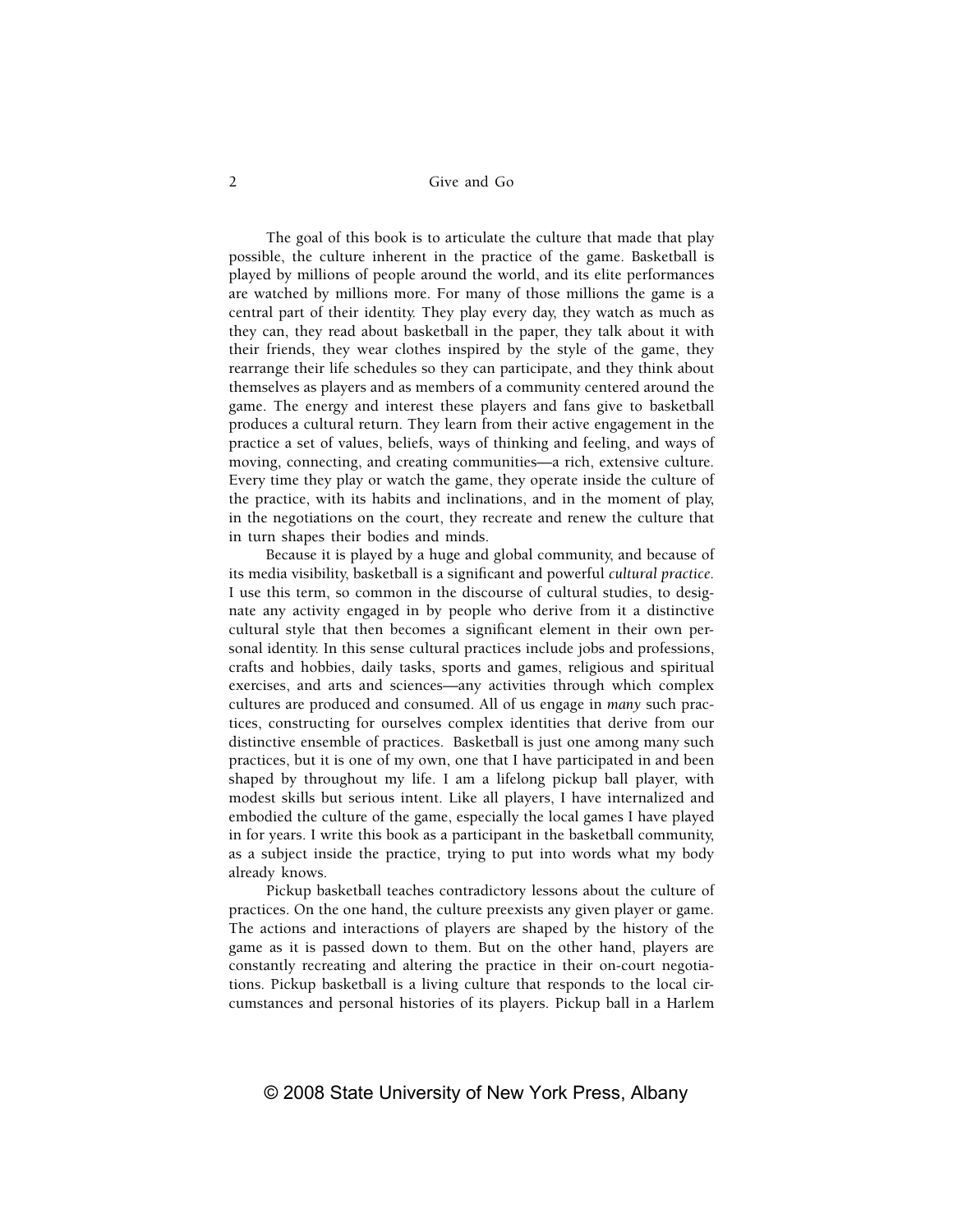park is not pickup ball in an Indiana church hall, and pickup ball tomorrow will not be a simple repetition of pickup ball today. The culture of the game is not a rigid template that determines the actions of its practitioners. To use the language of Pierre Bourdieu, it is a set of habits and predispositions open to the improvisations of players reacting to the exigencies of the moment.

The word "practice," which I will use so frequently in this book, produces many shades of meaning, both in ordinary language and in the theoretical terminology of cultural studies. In the world of sports, of course, "practice" is part of the vernacular—it refers to the process of preparing for competition. It is used in the same way that theater people refer to "rehearsal," as opposed to "performance." In this sense, "practice" is precisely *not* the thing itself; it is *merely* preparation, the repetitive, daily dues that must be paid in order to sharpen skills that will one day be put to use that matters. But in other cultural contexts, "practice" is often used to refer to activities that matter in themselves, not just as preparation, as in the usage that refers to the "practice" of medicine or law or teaching. These professions use the term *practice* because it suggests that they can never be mastered but must be pursued in their daily exercise, in which abstract ideas are put into unpredictable, real-life action in a process of endless learning. My use of the term is certainly closer to the second of these meanings; in pickup ball there is no performance other than the daily practice. It is not preparation for a future, high-stakes performance, it is the living game itself. In order to become so immersed in the culture of basketball that intuitive play becomes second nature, one has to invest years in the practice so that reactions and decisions become embodied and "instinctive."

"Practice" suggests, on the one hand, the daily grind of practical action and, on the other, spiritual exercises that transcend the everyday. Thus one develops the mundane "practice," say, of mowing the lawn once a week, but one also "practices" yoga or meditation, ways of rising above the mundane or finding spiritual enlightenment within it. In fact, "practice" often suggests a spiritual dimension. People refer to themselves as "practicing" Catholics or Jews, asserting by the use of the word that their religion is not just an inherited tradition but rather a preoccupation that affects the daily activities of their lives. My use of the term embraces both of these shades of meaning. To "practice" basketball is to make it a part of everyday life, a habit of ordinary action and attention. But I also will argue throughout this book that the "practice" of basketball can become a physical and spiritual discipline, an opportunity for personal growth and discovery.

I am attracted as well to the usages of "practice" that refer to informal habits of operation, as opposed to formal, institutionalized rules. Thus an organization might have as its "practice" the habit of granting preferences to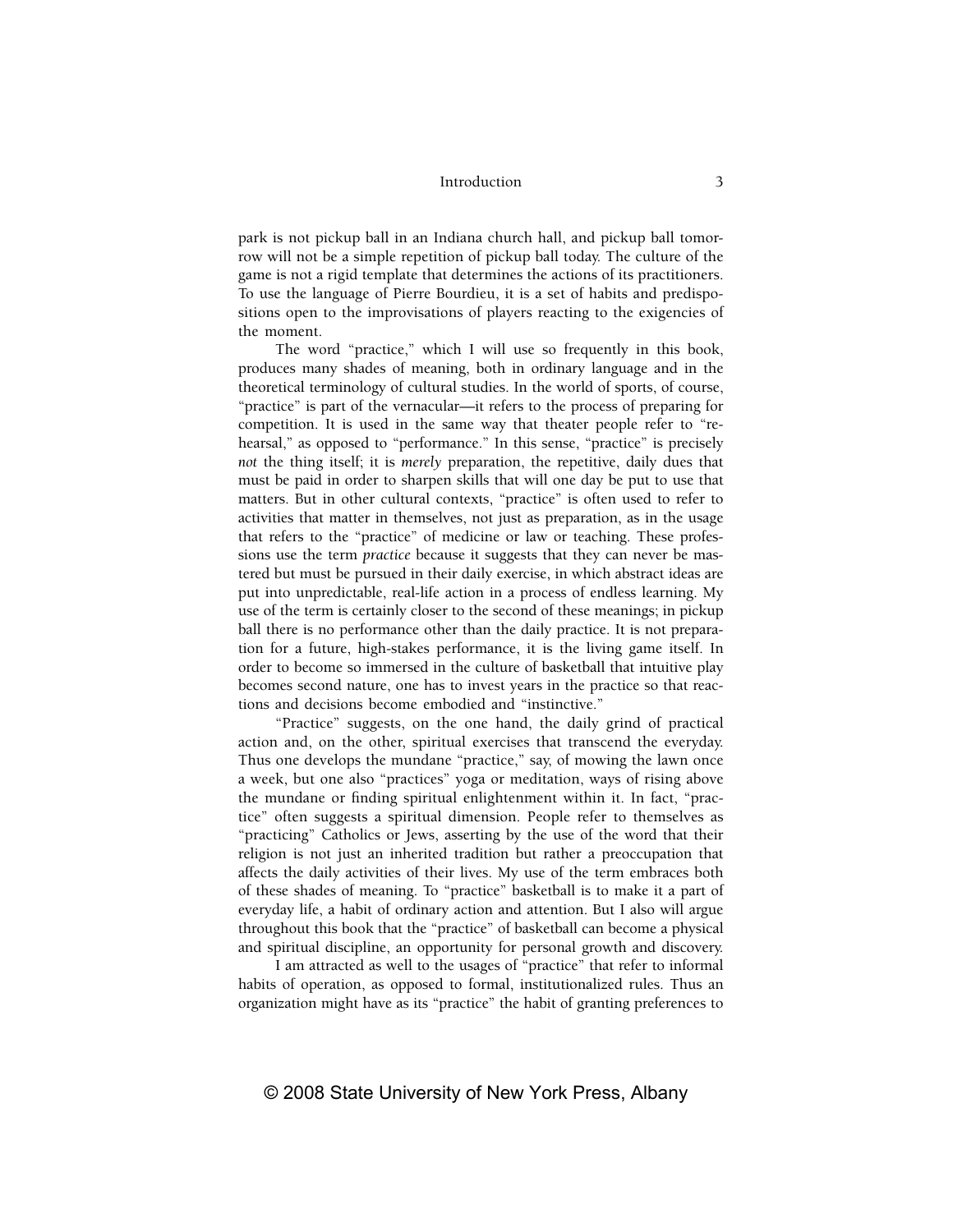workers with seniority, even if there are no official rules that mandate the action. Daily life operates, of course, within the constraints of formal rules and laws, but it also proceeds by unspoken assumptions, habits of thought and action, and rules of thumb, expectations that go without saying. Pickup basketball is particularly characterized by such informal and tacit agreements, but all cultural practices involve this tacit dimension, which is created by the actions and decisions of participants. In sum, then, the ordinary meanings of the word "practice" suggest an action that becomes part of everyday life, that proceeds by informal codes of behavior, and that carries with it powerful moral and spiritual consequences. To see basketball as a "practice" in these terms is to see it as a site where a culture is created and learned.

The term *practice* has been investigated extensively by theorists of society and culture. This attention comes as a reaction, I think, to cultural theories that deny agency to individual subjects either by characterizing culture as an impersonal system or by reducing individual subjects to victim status, manipulated by the dissemination of cultural commodities in mass media. The idea of a cultural "practice," with its emphasis on the daily activities of ordinary people, turns attention to the practical embodiment and creative consciousness of individuals, without the illusion of unfettered freedom implicit in the concept of the autonomous subject. To engage in a practice is to act as an individual, but to act within a social context, since the habits of a practice are always constructed cooperatively by many individuals in complex social relationships. The agent of the practice may be in total isolation at the moment of action, a single kid shooting a basketball at a backyard hoop, but he or she has already internalized the habits and the mind-set of the practice. The term *practice* has therefore attracted theorists interested in questions of individual agency and identity, but always in social and historical situations.

One such theorist, whose work I make use of especially in thinking about the ethics of basketball, is philosopher Alasdair MacIntyre. MacIntyre is interested in practices because he sees them as situations in which the virtues are enacted. He defines "practice" as

Any coherent and complex form of socially established cooperative human activity through which goods internal to that form of activity are realized in the course of trying to achieve those standards of excellence which are appropriate to, and partially definitive of, that form of activity, with the result that human powers to achieve excellence, and human conceptions of the ends and goods involved, are systematically extended. (1994, 187)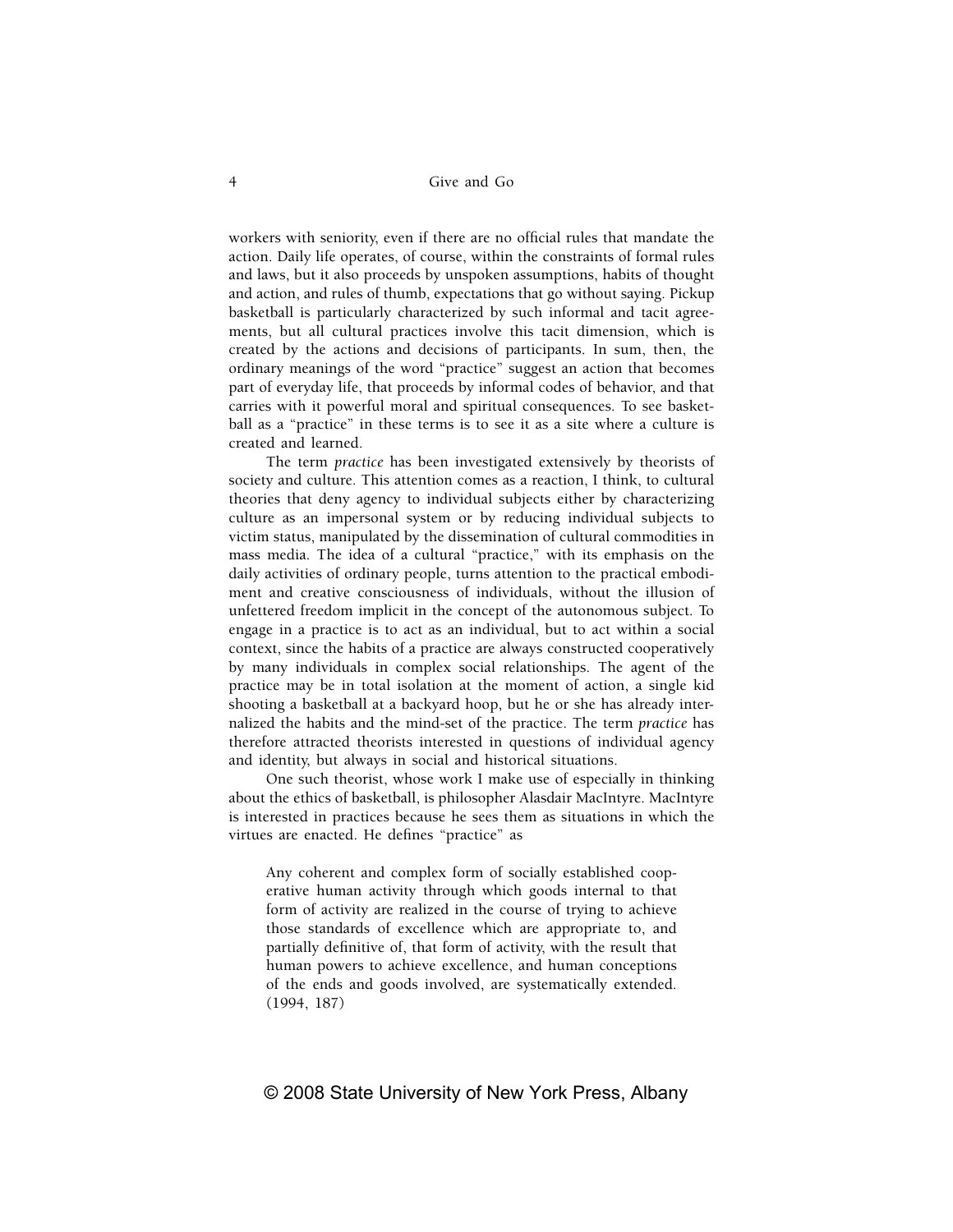In this sense, a "virtue" for MacIntyre is "an acquired human quality the possession and exercise of which tends to enable us to achieve those goods which are internal to practices" (1994, 191). For the individual involved in a practice, the achievement of virtue accrues to his or her own personal endowment, but it involves a profound engagement in social relations. MacIntyre asserts that the goods of a practice "can only be achieved by subordinating ourselves within the practice in our relationship to other practitioners" because "the virtues are those goods by reference to which, whether we like it or not, we define our relationship to those other people with whom we share the kind of purposes and standards which inform practices" (ibid.). The social nature of practices is a function of their need for pedagogy; practices must be acquired by conscious effort, learned in a social context from more expert practitioners:

To enter into a practice is to accept the authority of those standards and the inadequacy of my own performance as judged by them. It is to subject my own attitudes, choices, preferences, and tastes to the standards which currently and partially define the practice. . . . If on starting to play baseball, I do not accept that others know better than I when to throw a fast ball and when not, I will never learn to appreciate good pitching let alone to pitch. (MacIntyre 1994, 190)

In MacIntyre's analysis, individuals make moral sense only as members of communities constructed around shared activities directed at shared goals. The moral culture of these communities is a function of the practice that they pursue—the practice itself generates the virtues necessary for its own successful functioning. The individual either submits to those self-evident requirements or ceases to be useful to the practice.

I take from MacIntyre the conviction that the practice itself generates ethical norms. Players learn to behave in ways that enhance the pleasure of play. But I also believe that in basketball at least, the norms of behavior are not as *given* as MacIntyre makes them appear. That is, the ethics of basketball as a practice are generated by negotiations at the local level among practitioners of the game. The process is not impersonal, with habits of behavior deriving via a pragmatic logic from the needs of the game. Basketball ethics, I will argue, are interpersonal, deriving from the shared histories of the real subjects engaged in the practice. For me, MacIntyre underestimates the agency of practitioners as the source of the culture of practice. They do more than choose whether or not to submit to norms—they generate the norms themselves, in part as a function of the needs of the practice but also as a function of their own desires and their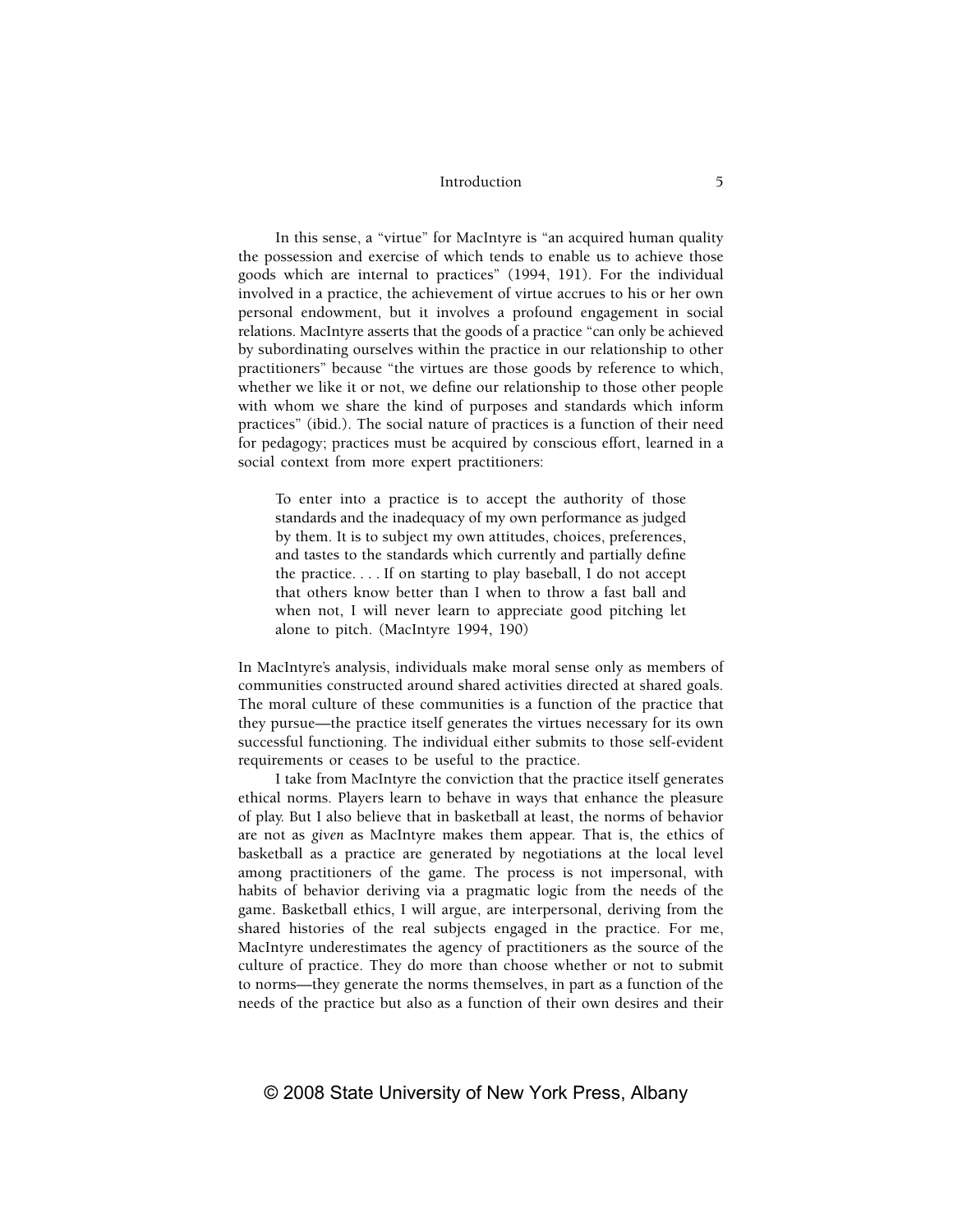complex relationships with other members of the community. Practices do not call only for obedience, as MacIntyre suggests, but for a shared creativity, a willingness to negotiate the practice even as it unfolds.

Among social and cultural theorists, the great proponent of creativity in practices is Michel de Certeau, for whom the practices of everyday life are the "tactics" of the people, their ways of countering the "strategies" of the powerful institutions that seek to discipline and regulate their lives. De Certeau sees cultural life as a struggle between the forces of control that Michel Foucault described so persuasively in *Discipline and Punish* and the subjects of those disciplinary schemes, whom de Certeau sees as possessing resources of resistance that Foucault does not extensively enough address. In the rhetoric of his discourse, de Certeau is the poet of practices, describing these "tactics" in stirring terms. "Many everyday practices," he says, "are tactical in character . . . victories of the 'weak' over the 'strong' . . . clever tricks, knowing how to get away with things, 'hunter's cunning,' maneuvers, polymorphic simulations, joyful discoveries, poetic as well as warlike" (1984, xix). As a lover of pickup basketball, I am strongly attracted to de Certeau's language, which could well describe any game in any schoolyard. A "tactic," de Certeau says, "operates in isolated actions, blow by blow. It takes advantage of 'opportunities' and depends on them." A tactic must "accept the chance offerings of the moment, and seize on the wing the possibilities that offer themselves at any given moment" (1984, 37). Basketball happens precisely "on the wing," with players constantly making use of the "maneuvers" and "clever tricks" by which a smart player can overcome a physically stronger opponent. I try a move, an opponent reacts, I react to his reaction—together we make up the game on the fly, improvising every decision, deploying our bodies in unpredictable tactics that make sense only in that unfolding temporal process. De Certeau depicts cultural life itself in terms that recall a pickup game—rules are established by powerful institutions, but what matters most are the improvisations, the clever practices that allow the weak to make their own use of the rules or to slip between the cracks in their jurisdiction.

But despite my attraction to the aptness of de Certeau's language for basketball, I cannot accept his conflation of "practices" with "tactics." He may begin by saying that "*many* everyday practices . . . are tactical in character," but he often is carried away by his own rhetoric into speaking as though they were one and the same, as though all of the practices of everyday life were acts of resistance to power—tiny, local, momentary insurrections. One of de Certeau's favorite examples of a "tactic" is *la peruque*, the act of using the time and equipment of the owner to do the worker's own personal work. Thus a woodworker might use the boss's machines on the sly in order to fashion a chair for his own home, or a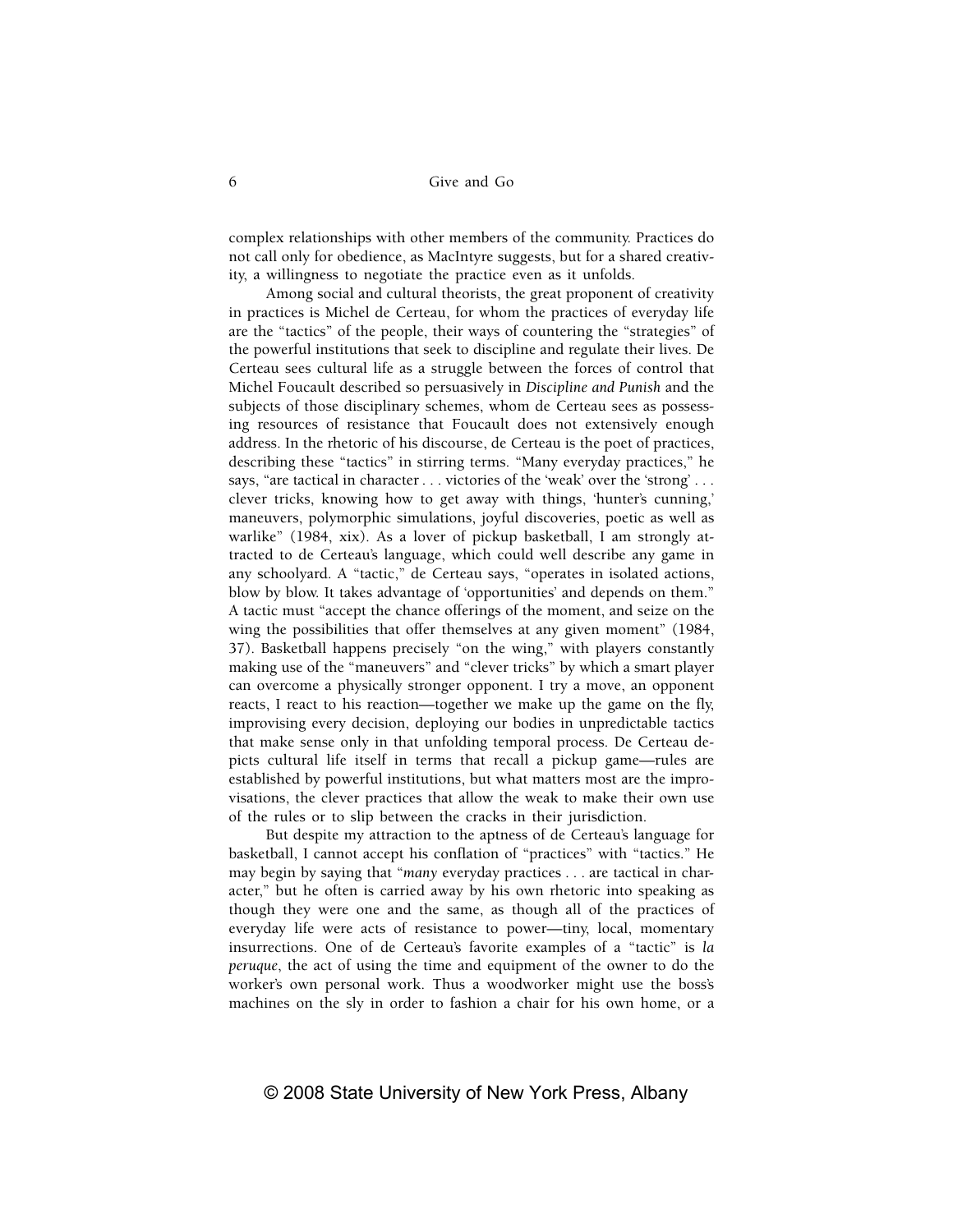bookstore clerk might find time to read the shop owner's books while pretending to do inventory. No doubt such maneuvers are the everyday practice of workers everywhere, and they *are* small victories, which de Certeau calls "the guileful ruses of *different* interests and desires" (1984, 34) that "elude discipline without being outside the field in which it is exercised" (1984, 96). But de Certeau has little to say about the practices of everyday life that do not "remain heterogeneous to the systems they infiltrate" (1984, 34), but simply perform and fulfill the task they are assigned. Bookstore clerks as part of their everyday life in fact do the inventory. Woodworkers turn out chairs for the factory. Everyday practices do not necessarily resist power. They are often as "docile" as Foucault describes, reproducing systems of power rather than challenging them. In fact, without the daily background of such compliant, uncritical practices, the clever defiance of "tactics" would have no force. It is true, to use de Certeau's famous metaphor, that consumers of mass culture act as "poachers," making their own use of the media products made available by an alien, detached power elite, but consumers also routinely take in the messages and products of mass culture just as they were intended to. Practices are not inherently revolutionary, and the fact that they *can be* must be maintained without being exaggerated.

Therefore, I will argue throughout this book that basketball is simultaneously a vehicle for the inculcation of conventional cultural values and an opportunity to explore alternatives. Especially in organized basketball and in its media representations, the game is a mainstream cultural practice, an educational tool designed to create well-disciplined young men and women. Listen to any television basketball commentator or any bigtime coach and you will inevitably hear about the conventional virtues of the game, life lessons in hard work, sportsmanship, team play, and selfsacrifice. You will hear, that is, the "strategies" of power rather than the "tactics" of resistance. Players who practice basketball in these contexts are not encouraged to put the game to their own subversive uses. In the pickup game, where there is no obvious authority structure, there is more room for "tactical" maneuver, and I will certainly argue that playing pickup ball encourages resistance to the mainstream culture of sports. But that is not to say that pickup basketball is a radical or an anarchistic practice. Even in the absence of authority figures, the game imposes conventional rules of behavior and patterns of thinking. I will only argue that the culture of pickup ball is looser, less restrictive, and more open to the creative and even subversive play of participants.

This *potential* for resistance in pickup basketball and other everyday practices is important to remember as we turn our attention to Pierre Bourdieu, who has described such practices more thoroughly than any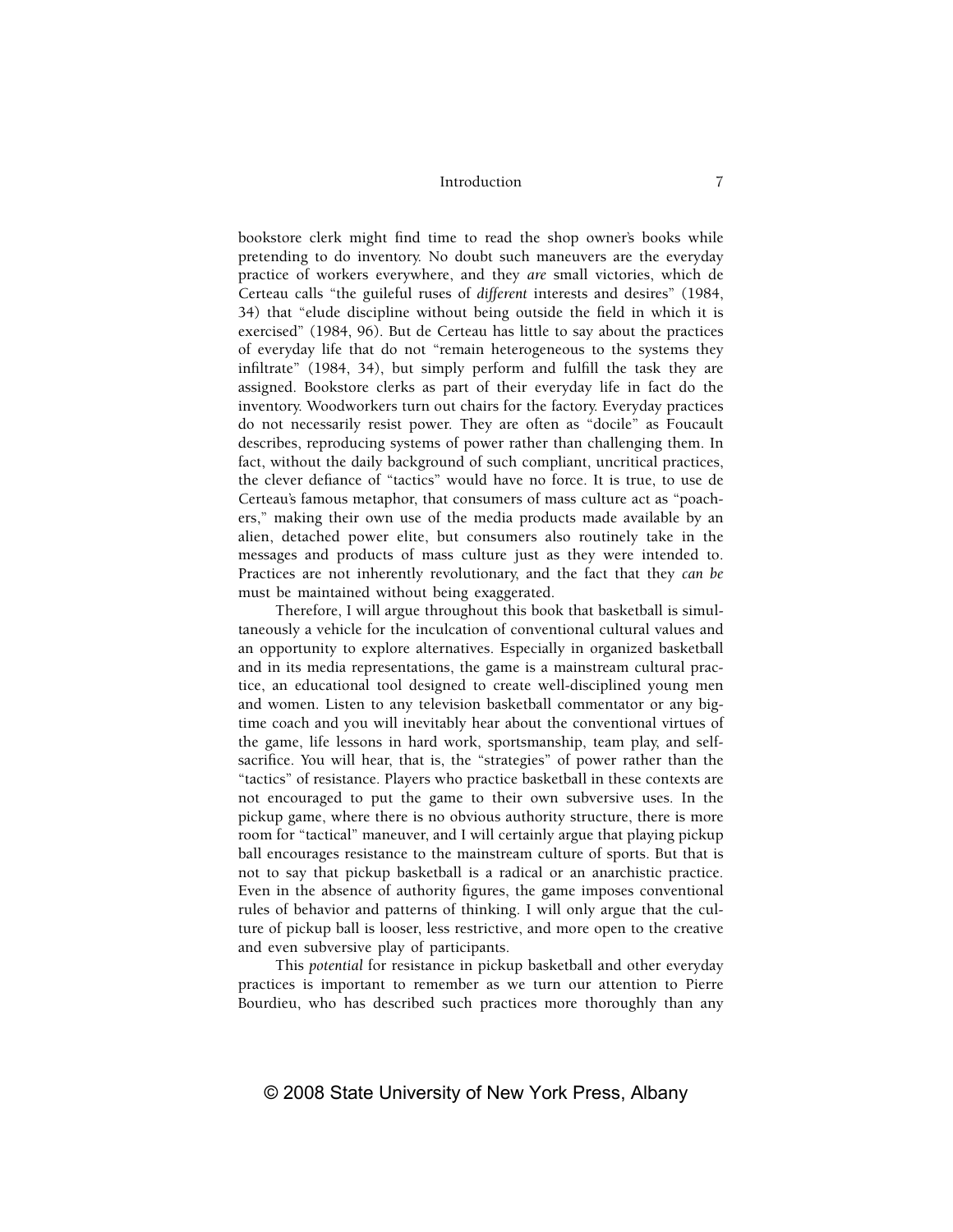other theorist, but who sometimes implies that such resistance is impossible. Bourdieu sees practices as socially significant actions made possible and meaningful by habits of mind, presuppositions, and shared ways of looking at the world—what he calls a *habitus*. The habitus of a practice develops historically as a cultural reaction to the objective "conditions of existence" faced by a social group. It is a "system of structured, structuring dispositions" (1990, 52), "structured" in the sense of being produced by the conditions of existence, and "structuring" in the sense that it produces the particular actions and perceptions of the practice itself. The habitus is the tacit set of assumptions accepted without reflection by practitioners. Their actions make sense because they are agents who have accepted the mind-set of the habitus as "what goes without saying" (1990, 92). As such, their actions put the habitus into play without ever drawing it into critical reflection. Jim and I could make that play, to use Bourdieu's terms, because we shared the same habitus.

In his thinking about practices, Bourdieu is literally a "poststructuralist." That is, the relationship between practice and habitus clearly derives from Saussure's distinction in structural linguistics between *parole* and *langue*, but Bourdieu adapts and revises the concept for his own less rigid and abstract purposes. Saussure understands parole, or individual utterances, as a function of langue, the abstract system or set of laws that structures the language. No parole has meaning unless it conforms to those laws and makes sense within that system. Speakers of a language internalize the system of langue—the laws of syntax and semantics—and it allows them to produce infinite and novel paroles, but only those that work within the system. In Bourdieu's thought, by analogy, "practices" are paroles and the habitus is langue. But Bourdieu defines the habitus in a much less systematic and abstract way. The habitus is not a system of laws or norms; it is a loose set of dispositions, habits of mind, typical emotional responses, ways of making sense of experience. Bourdieu resists all attempts to reduce the habitus to a rigid system, because he wants to emphasize the adaptability of the habitus, its ability to enable the improvisations required by the practices it makes possible. Practices do not simply derive from the logic of the habitus; they are responses in the moment to the needs of real social interactions, but they still find their meaning within the habits of thought encouraged by the habitus, or they find no meaning at all.

Bourdieu emphasizes the flexibility of the habitus, which allows "agents to generate an infinity of practices adapted to endlessly changing situations" (1977, 16). The only interest of these agents is to respond effectively to the opportunities and challenges that face them. They are not interested in consistency or logic but only in the pragmatic outcomes of their actions. They need to "cope with unforeseen and ever-changing situ-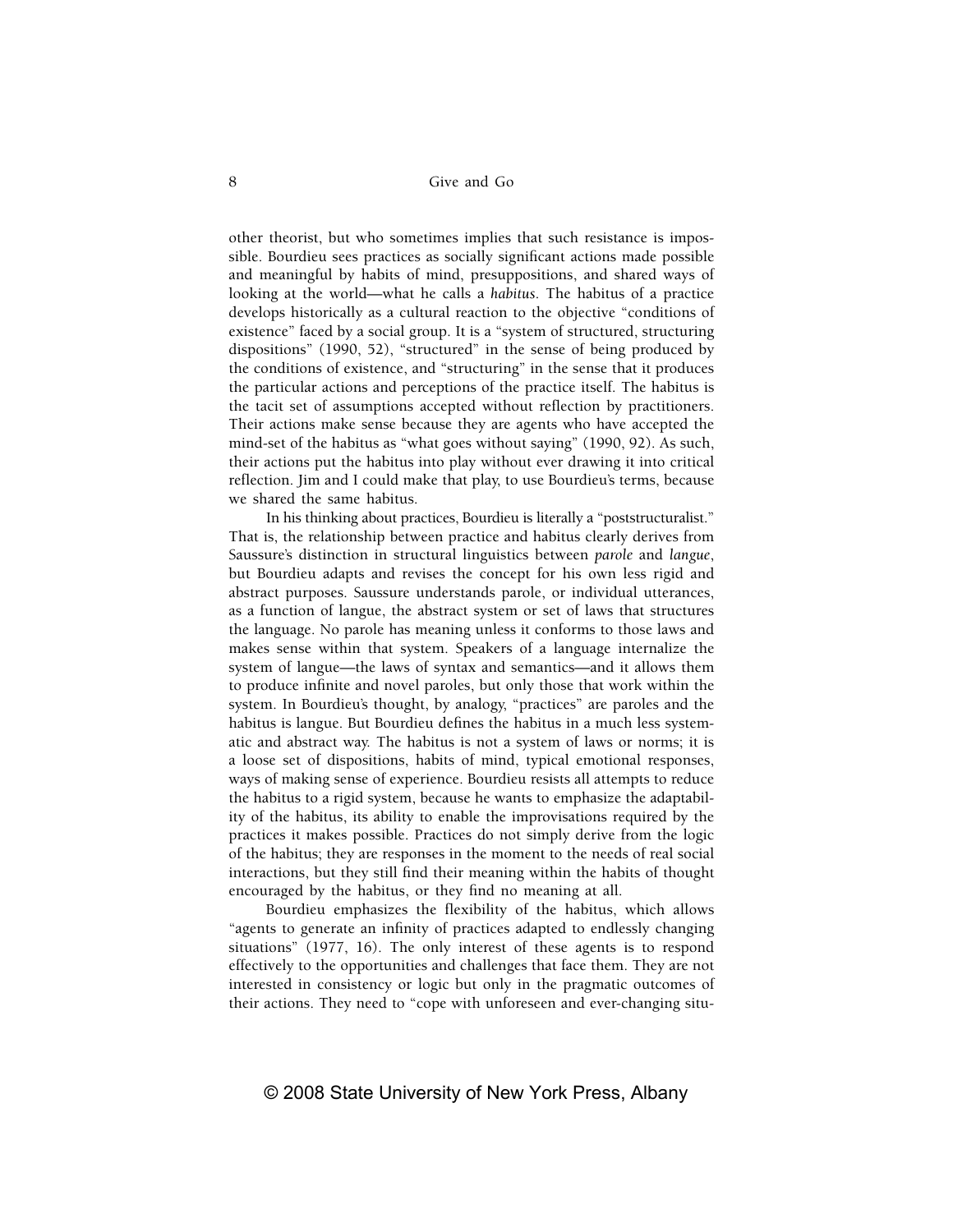ations" (1977, 72), so they must be open to the present, capable of "the intentionless invention of regulated improvisations" (1990, 57). Practices are inherently temporal, which is why they are misrepresented by abstract theorization, which prefers timeless laws and systems. Bourdieu himself uses the improvisations of the athlete, creating the practice in the moment of play, as his example of that temporality. The athlete's " 'feel' for the game is the sense of the immanent future of the game, the sense of the direction of the history of the game that gives the game its sense" (1990, 82). A player, like any practitioner, must be responsive to other players in the temporal flow of the game: "Each move triggers off a counter-move, every stance of the body becomes a sign pregnant with a meaning that the opponent has to grasp while it is still incipient, reading in the beginnings of a stroke or a sidestep the imminent future" (1977, 11). The practitioner is a master of "the art of living," "the art of the necessary improvisation" (1977, 10). What matters to the practitioner are not rules and models but "tact, dexterity, or savoir-faire" (ibid.), which allow maximum flexibility for the practice.

These are, of course, the virtues of the basketball player. In strategy decisions, movements of the body, and even ethical judgments, the game rewards the ability to improvise, to create in the moment in response to the creative actions of other players. Especially in pickup basketball, in which all strategy decisions are made by the players within the flow of the game, there is nothing but practice as temporal process. Every thought and movement occurs in real time, with almost no anticipatory plans or set plays. Bourdieu's account of practice, therefore, is richly applicable to basketball, which in turn comes to seem a perfect symbol for practice itself. Basketball happens "on the run," "in the open court," with ten independent agents making decisions and moving in a process so complex that chaos and confusion are always possible. What makes their play cohere, and even at times attain a magical psychic synchronicity, is the fact that they share a habitus. Because they have internalized the strategic and kinetic dispositions of the game, they are capable of "the conductorless orchestration which gives regularity, unity, and systematicity to practices" (1990, 59).

Bourdieu is clear that although practices are flexible, they are not absolutely free, since they are always governed by the dispositions of the habitus, which is in turn governed by the objective conditions that generate it. The practitioner has the freedom of the improviser, but the range of improvisations never includes moves that are unthinkable within the habitus. Bourdieu says, "The habitus makes possible the free production of all the thoughts, perceptions, and actions inherent in the particular conditions of its production—*and only those*" (1990, 55, emphasis added). The habitus is inherently conservative; Bourdieu calls it "a present past that tends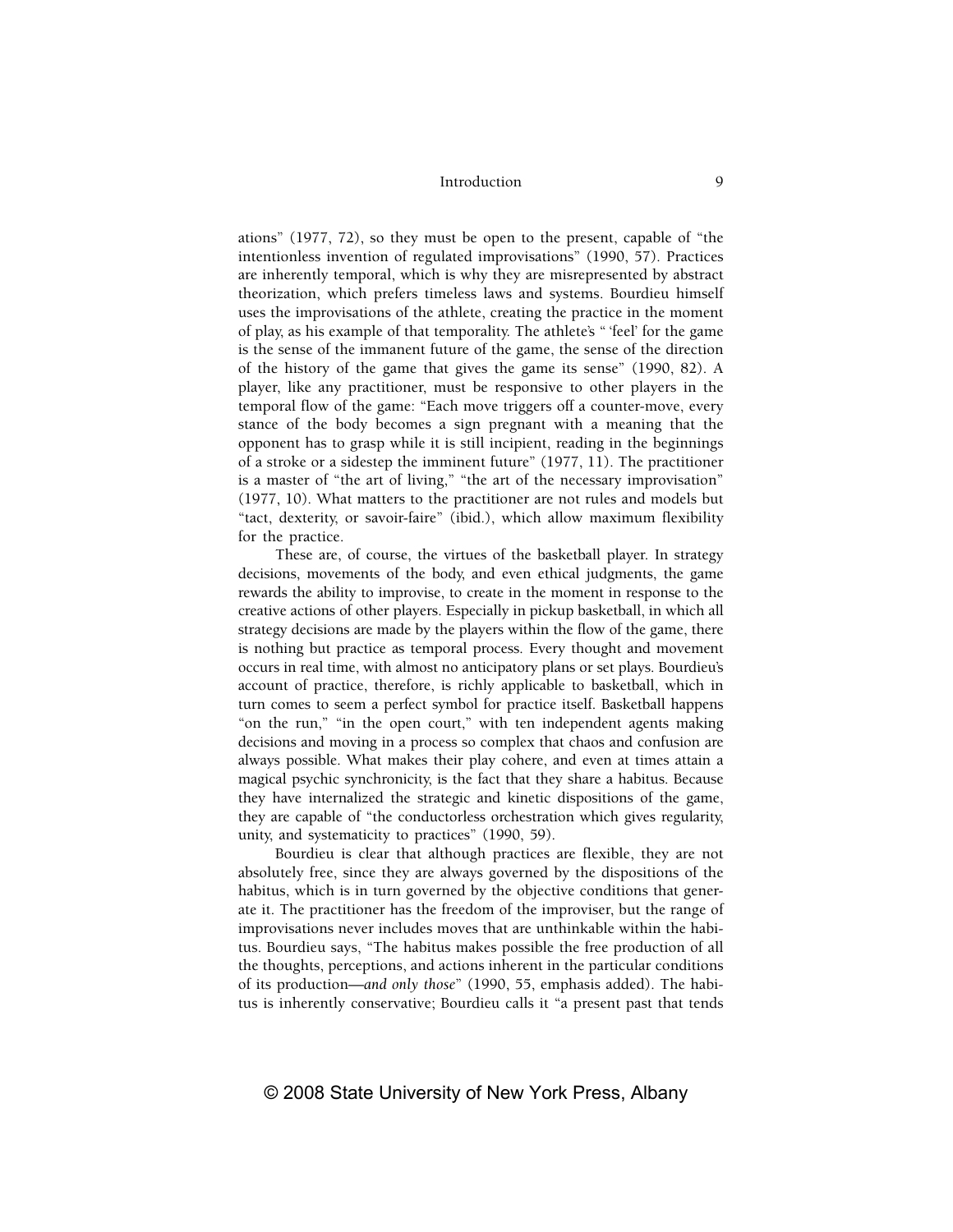to perpetuate itself into the future" (1990, 54). Thus in a basketball game, among the myriad choices open to players, it is *unthinkable* that a player would take a baseball bat to the ball, or tackle an opposing player, options perfectly thinkable within other athletic practices. Bourdieu's ideas in this context recall Marx's famous dictum that "men make their own history, but they do not make it just as they please; they do not make it under circumstances chosen by themselves but under circumstances directly encountered, given and transmitted from the past." The habitus of a practice sets up as an outer circumference within which infinite but not total diversity is possible.

The limits of the habitus have their power because they are embodied in the practitioner. That is, unlike Saussure's langue, the habitus is not an abstract system. It is not primarily intellectual, though it controls the practitioner's thinking as much as his or her emotions or movements. The habitus is so deeply internalized that it becomes embodied, worked into the neural networks and habitual movements of the practitioner. It becomes, Bourdieu says, "a way of walking, a tilt of the head, facial expressions, ways of sitting and of using implements, always associated with a tone of voice, a style of speech, and (how could it be otherwise) a certain subjective experience" (1977, 87). As Susan Brownell says in *Training the Body for China*, the habitus of any given sport works as a means of "obtaining from the body an adherence that the spirit could refuse" (1995, 12). Paradoxically, this structured embodiment is necessary for improvisation in the moment, which happens so fast that systematic thought is useless. The fine muscle control at breakneck speed and the instantaneous decision making that basketball requires can only occur when players have played the game long enough so that their bodies make decisions while their minds plot strategy. A player may *think* "I need to pass the ball to my teammate who's open for an easy shot," but it is the educated body of the player that puts the necessary spin on the ball so it is delivered to the right hand of the other player, just barely eluding the grasp of the defender. It is in the context of this embodiment that the habitus can be said to be "unconscious," taken for granted by the practitioner interested only in the outcome of the move, not the set of dispositions that makes it possible.

Bourdieu is adamant in his conviction that because the habitus is embodied and unconscious, it is invisible to the practitioner, who processes it as simply the way things are rather than as a specific cultural formation. The habitus is "history turned into nature, i.e. denied as such": "The 'unconscious' is never anything other than the forgetting of history which history itself produces by incorporating the objective structures it produces in the second nature of the *habitus"* (1977, 78–79). The result is a lack of understanding that Bourdieu sees as necessary to the practice,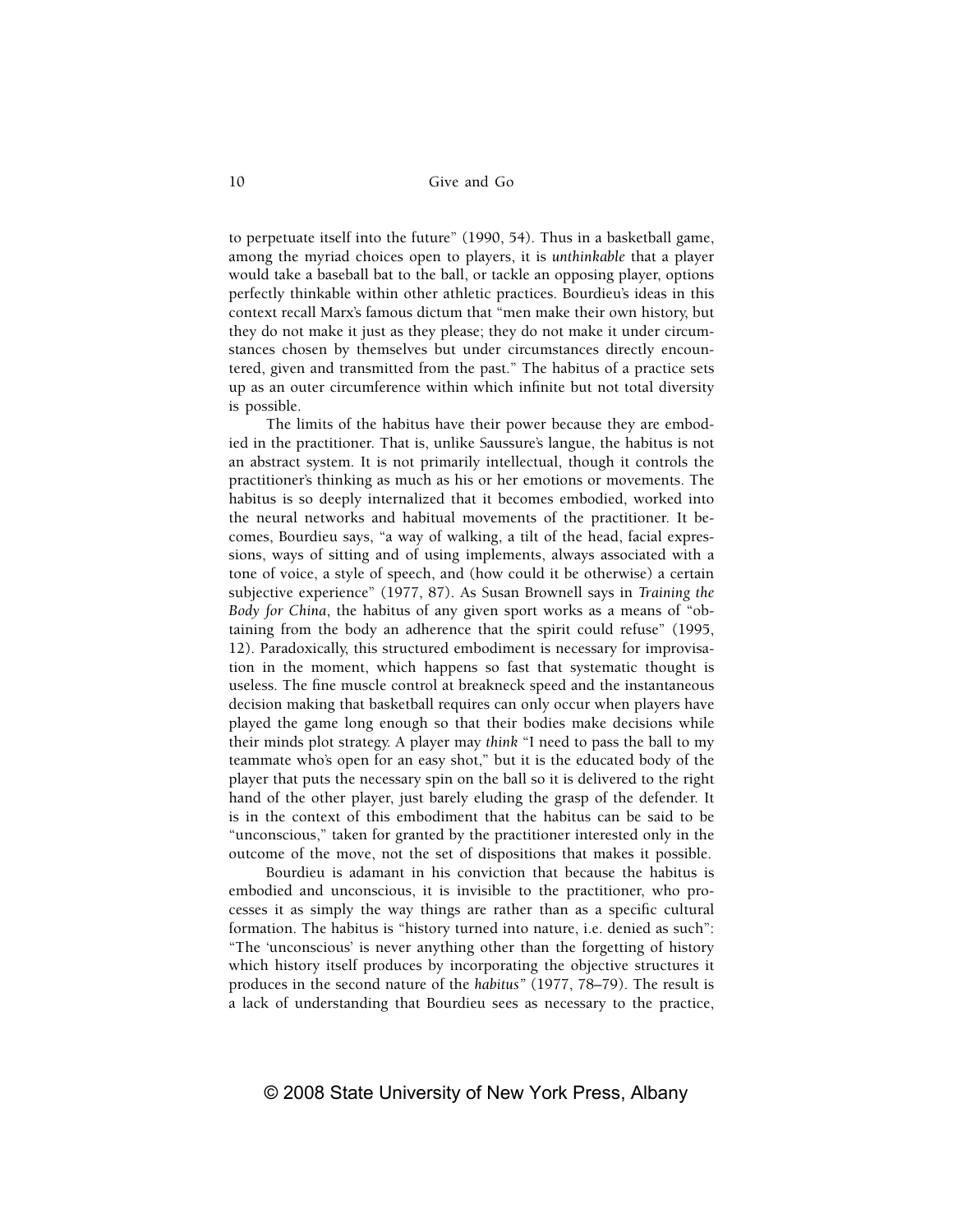which has no time to question its own operation. Theory, which Bourdieu defines as a systematic, abstract knowledge of the habitus, is both impossible and useless to the practitioner. Bourdieu argues that "the necessities of practice never require such a synoptic apprehension but rather discourage it through their urgent demands" (1990, 83). "Caught up in 'the matter at hand,' totally present in the present and in the practical functions that it finds thus in the form of objective potentialities, practice excludes attention to itself (that is, to the past). It is unaware of the principles that govern it and the possibilities they contain; it can only discover them by enacting them, unfolding them in time" (1990, 92). As a result, the practitioner's account of the practice is unreliable, "quasi-theoretical": "Simply because he is questioned, and questions himself, about the reasons and the *raison d'etre* of his practice, he cannot communicate the essential point, which is that the very nature of practice is that it excludes this question" (1990, 91).

It is on this point that my understanding of practices differs from Bourdieu's. In my earlier book *Street Smarts and Critical Theory*, I argued for the existence of "vernacular theory," theory produced by practitioners themselves. My case studies examined the theoretical questioning produced by elementary schoolteachers, advertising professionals, popular culture fans, adherents of various New Age practices, anti-pornography activists, and others who would never think of themselves as "theorists" but who asked fundamental questions about the premises of their practices. On one level my differences with Bourdieu are terminological—we mean very different things by "theory." Bourdieu characterizes theory as abstract and totalizing, while I think of theory as the act of raising fundamental questions rather than the production of systematic answers. But the difference is not simply semantic. Bourdieu famously says, "It is because subjects do not, strictly speaking, know what they are doing that what they do has more meaning than they know" (1977, 79), and while I agree that our practices have more meaning than we know, I do not accept that subjects do not know what they are doing. Bourdieu does remark that "reflexive attention" sometimes occurs when "the automatisms have broken down" (1990, 91), but I would argue that, for many reasons, the automatisms routinely do break down. Sometimes practitioners encounter others within the practice who operate with different assumptions, as when basketball players from different local runs with different local customs are thrown into a pickup game together. At that point, just so the practice can proceed smoothly, they have to confront their presuppositions, the obvious truths that they can usually take for granted. Or perhaps a practitioner is asked to defend the practice, explain it to an outsider, or teach it to a newcomer. All of these situations lead to reflection on the premises of the practice, and all of them are routine moments *within* any practice. This is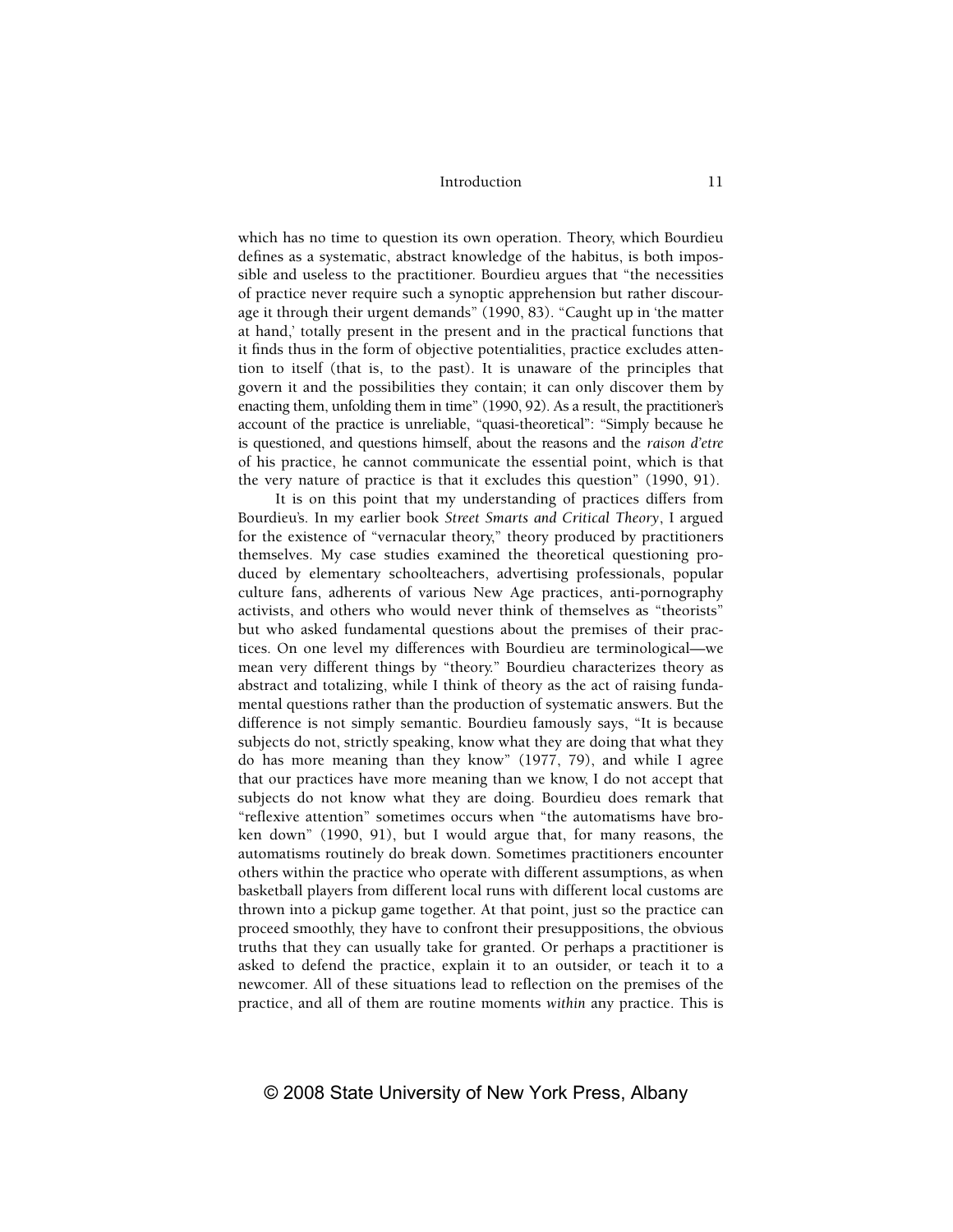not to say that at these moments the practitioner steps outside of the practice into an abstract, theoretical state. No such step is necessary or desirable. Only an insider, intimately familiar with the fine details of the practice, would bother to raise such questions, and raising such questions can only occur inside of the practice.

Here is a basketball example: Some players are putting together a game at a backyard basket, a place where most of them have never played before. In such circumstances, none of the official rules that regulate court space can apply. There are no out-of-bounds markers, no foul line, no three-point arc, no lines to define the lane under the basket, so local ground rules must be created by the negotiation of the players. Maybe one of them owns this backyard, so he has to explain to the others that the boundaries of the court are by convention the end of the blacktop and the rear wall of the kitchen, or whatever. In the midst of the game, one of the players may just camp out under the basket, taking advantage of the absence of a clearly defined lane, where during an official game a player can stay only for a three count. If there is no lane, it might seem obvious to him, then there is no rule in play. But one of the others might gripe about "three seconds," on what seems to *him* the obvious grounds that the spirit of the rule should be in play, even if the lines are not on the court. The offender might refuse to listen, secure in his own "obvious" interpretation. One of my friends in such a situation would begin to count loudly—"six, seven, eight, nine," calling out the offending player and embarrassing him into compliance. Such negotiations are of the essence of the practice. They occur, as de Certeau and Bourdieu would say, "on the wing," in the temporal flow, the give and take, of the practice. But in my terms they are moments of theory, moments when the habitus is being brought into question by the practitioners themselves. Not only are they thinking about and discussing the relationship between official rules and local customs, they are negotiating questions of interpersonal power and practice-specific fairness. They know what they are doing.

This is an important point for me, of course, because this study is based on the proposition that one can give an account of a practice from within it, relying on insider experience. Cultural practices have a strong personal dimension, since they are the sources from which individuals learn the cultural styles that they identify as their *personal* styles. Individuals commit so much of themselves and their daily lives to certain cultural practices that these practices become central to their personal identities. And if we remember the sheer number and diversity of cultural practices, then we can see the power they have in shaping subjectivity. For several years now as a writing teacher I have been encouraging students to write about the practices of everyday life that matter most to them, on the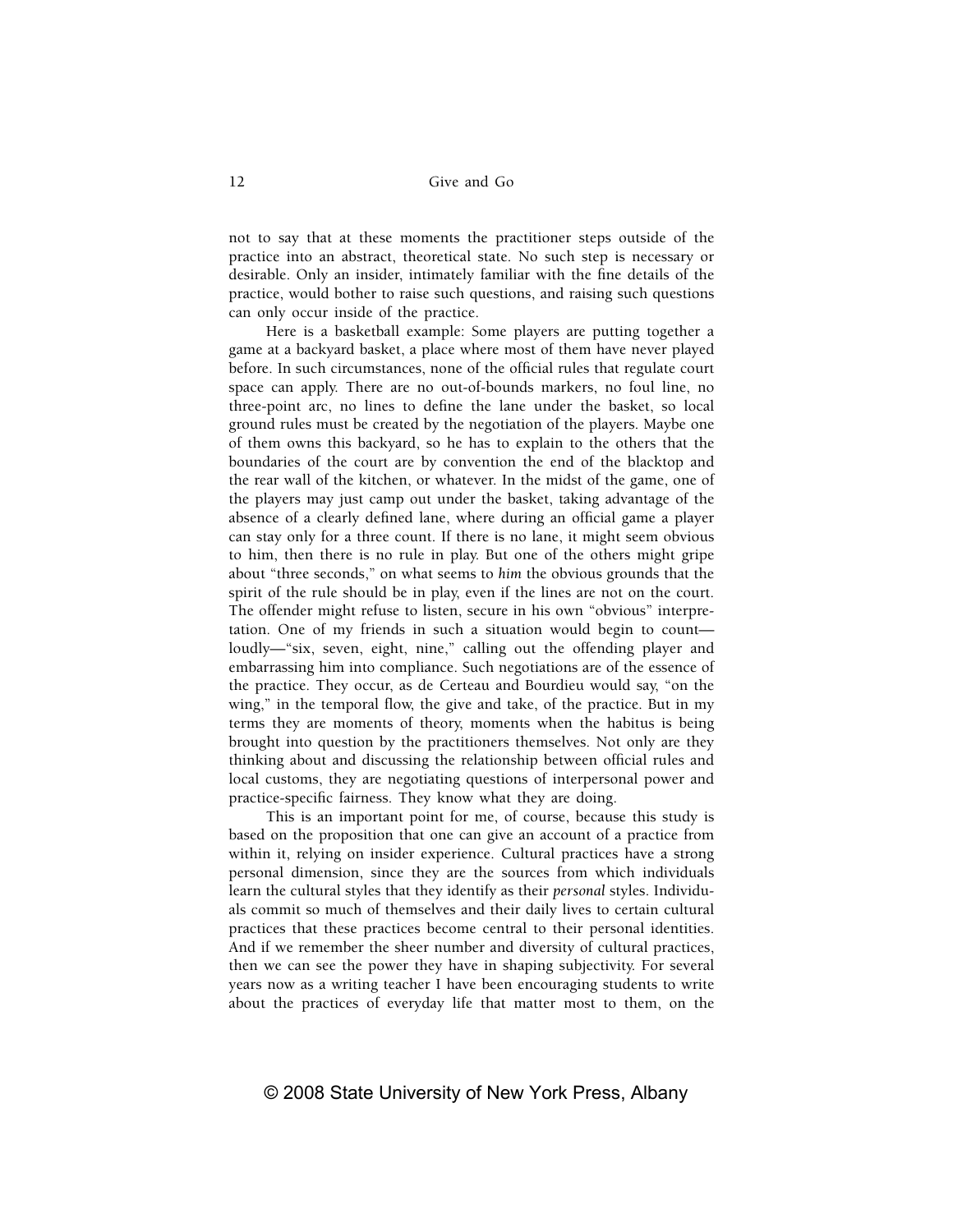conviction that they will learn much about themselves as well as their social behavior and relationships. For me, then, this exploration of the culture of basketball begins in my own experience of the game, my own engagement with its practices, and my relationship with hundreds of other players that I have encountered, enhanced, I hope, by years of reading on the cultural issues that the game raises but never straying from the insights produced by direct engagement.

I have been involved with basketball as a player or fan since the 1950s. My earliest memory of the game is going with my father to the outdoor courts near Overbrook High School in West Philadelphia to see a young player who was dominating the older guys in a summer league— Wilt Chamberlain. Almost since the beginning of the game, Philadelphia has produced great players and great teams on every level of the game. I went to high school games, college games, and professional games throughout my childhood. When I was seven I went with my older sister and her boyfriend to see our West Catholic High School team get blown out in the city championship by Chamberlain in his senior year at Overbrook. I went with my dad to see the Philadelphia Warriors at the smoky, crowded Convention Hall when they played the Boston Celtics with Bob Cousy and Bill Russell. I remember standing at the end of the court as the Boston players came through the crowd to start the game, booed and cursed at every step. As these early memories suggest, I was a fan before I was a player, and the experience of being in a crowd, energized by the game, immersed in the group emotion, remains very powerful for me.

The most exciting basketball in Philadelphia in the 1950s and 1960s was the "Big Five"—Villanova, Penn, LaSalle, St. Joseph's, and Temple—all of which were national collegiate powers during this era. Growing up as a Catholic schoolboy, it was inevitable that I would attend one of the local Catholic colleges, and I do not exaggerate when I say that I chose LaSalle in great part because I saw that it was assembling a dominant team. By the time I was a junior in college, it was ranked second in the country (the next year it was put on probation by the National Collegiate Athletic Association [NCAA], but that is another story). All of the Big Five teams at the time played their home games at The Palestra, the arena on the University of Pennsylvania campus in West Philadelphia. When they played against each other, half the crowd was for one team and half for the other, so the noise never stopped, and the emotional pitch of the games was very high. The Palestra developed a legendary status as a basketball arena, and as a fan I feel privileged to have been a part of that experience. I remember being a lovesick twenty year old, recently broken up with the woman who would later become my wife, going to a LaSalle-Villanova game and completely forgetting my sorrow, caught up in the frenzy of the game and the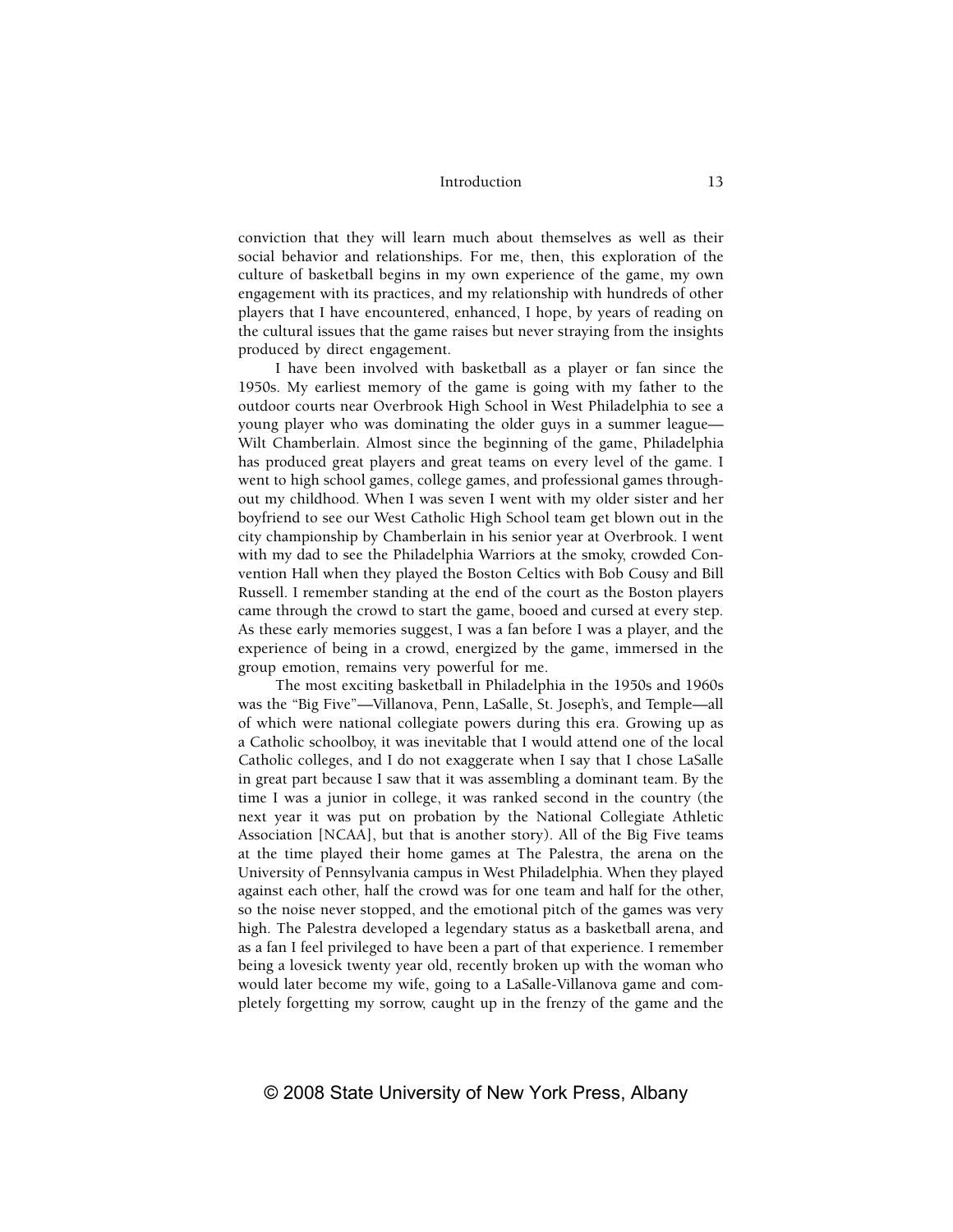crowd. Just recently, my daughter, whose fiance was serving in Iraq, went to a North Carolina-Duke game and experienced the same emotions. These fan experiences of my childhood and youth taught me about the *local* nature of basketball practice. For me basketball was a matter of neighborhood, school, ethnic affiliation, religious identity, and city loyalties. I grew up around people who identified strongly with the teams that represented them, and who saw in the game an ethical, cultural character that in turn defined their own identities.

My experience as a basketball player has always been in the pickup game. I was never good enough to play for a school team, but I played endlessly on courts in backyards, schoolyards, recreation centers, church halls, and school gyms. I played intramural ball in high school and college and later in industrial leagues as an adult, but never on elite-level teams in highly competitive organized basketball. As a teenager and college student, with whichever friends wanted to play at a given moment, we roamed from court to court looking for games. I still think of an outdoor court on a hot summer night as the ideal situation for basketball. I always liked to play with and against players who were better than I was, so I had to survive on muscle and intelligence against their talent and skill. In and around Philadelphia, pickup games were highly sophisticated, with players who had internalized the mental game, so there were picks away from the ball, lots of help on defense, and uncanny passes. I was never better than mediocre, but I played a lot of good ball.

As an adult, I had the great fortune to find a game that has kept me playing into my fifties. All too often players think of basketball as a young person's game, to be abandoned for golf or tennis when adulthood settles in. But around the country there are now hundreds of local runs in which players into their sixties and even their seventies are still playing full-court basketball. As a college teacher, I have been part of a noontime "oldguygame" since the early 1980s. About a year ago I finally had to retire from the fullcourt game, because of bone spurs and chronic weak ankles. Now I am limited to half-court games, which I hope I can play as long as I live. At the core of the experience that is the foundation of this book are my more than twenty years of playing in the noontime game in the Broome-Kirk gym on the campus of Appalachian State University. Similar games are found on almost all college campuses, open to faculty, staff, and community players. An internet search with the key words "noontime basketball," will reveal scores of sites that suggest the extent and variety of the phenomenon. They are classic local "runs," many of them with long histories, and all of them with distinct local cultures. As I discuss in the chapter on basketball communities, there are many other kinds of runs, at workplaces, churches, prisons, military installations, YMCAs, and health cen-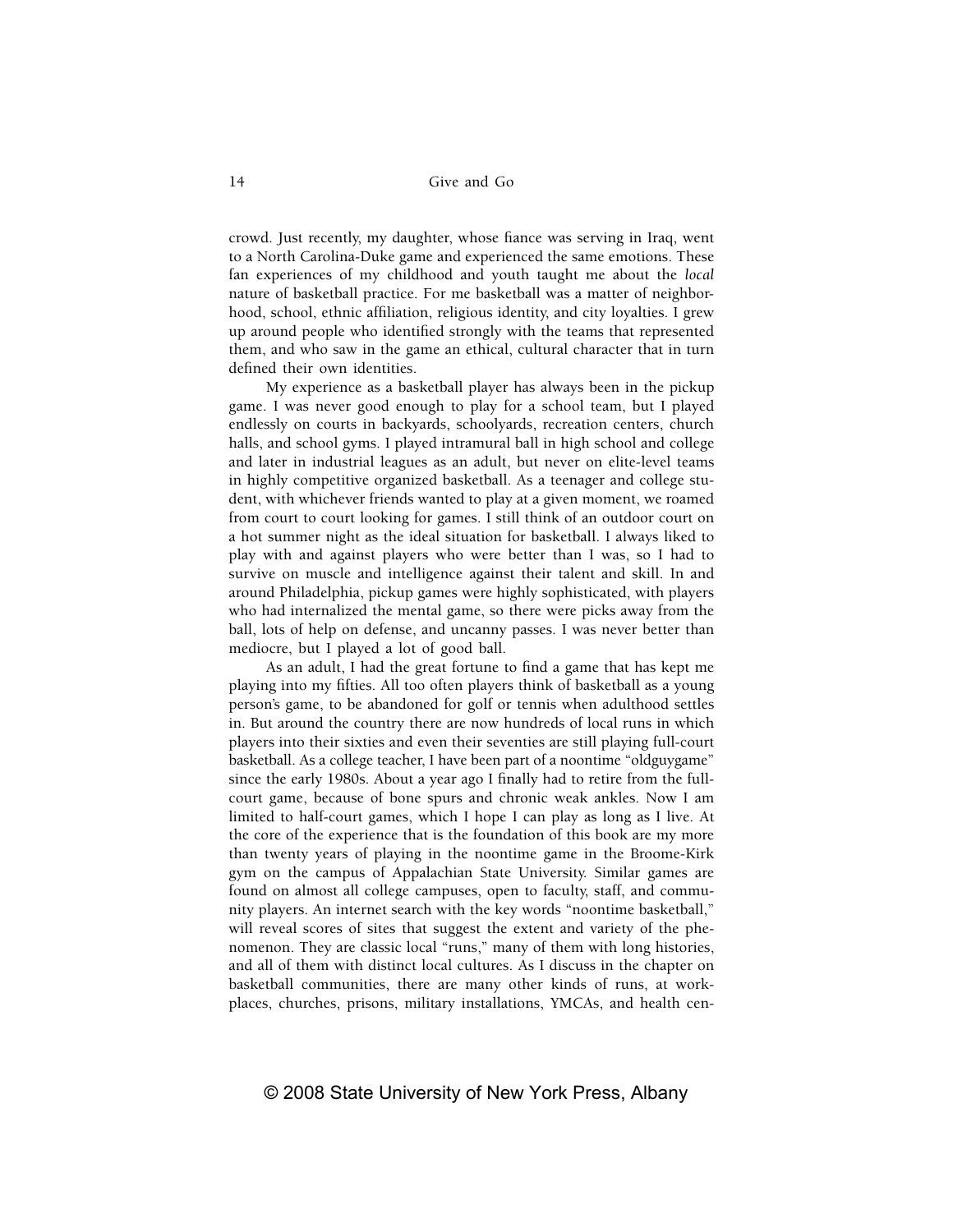ters. My own experience with the local culture in Broome-Kirk certainly colors my view of basketball culture in general, but it also is a constant reminder that there are *many* local basketball cultures, as many as there are local runs.

The quality of play at Broome-Kirk is relatively high. Over the years there have been ex-college players, ex-high school stars, and even one guy who played for about three games in the National Basketball Association (NBA). There are many lifelong pickup players like myself, and some people who play more for the workout than for the basketball. Ages range from the mid-twenties to mid-sixties, and most players are in good physical condition. The game is full-court, with a lot of running, though the number of fast breaks decreases as the hour or so winds down. The games are fairly competitive, but the fact that many of us work together keeps down the level of physical intensity. Because of the years of experience most players bring to the game, the cognitive level of play is very high. Players know each others' moves and tendencies, so there are a lot of clever passes and subtle interactions. Players are able to anticipate others' moves, leading to constant adjustments and readjustments on offense and defense. Good young players who join the run often enjoy the high level of the mental game, the moves and countermoves. That is, it is a fairly typical oldguygame, one in which many players can stay happy for a long time.

The game also has a very positive affect. It includes faculty, administrators, coaches, staff, and a few local players from off campus who know about the game. As I will discuss later, the game therefore breaks down some barriers, bringing together in this practice people who would otherwise never meet. There are occasional animosities, usually between players who perceive the level of competition differently. But there is a general consensus that we want a competitive game but not a hyperaggressive game—competitive enough to generate a sense of commitment, but without damaging the fabric of the community. This consensus is in part a function of the fact that we all live in a fairly small town and therefore have other points of social connection, and in part a function of our age. Younger players with an excess of testosterone and adrenaline quickly become socialized into the prevalent playing style, or they decide to leave the game.

The extended group of players frequenting the game is fairly homogeneous. Currently all of the players are male, though over the years several women have played comfortably and successfully. Reflecting the racial composition of our university and town, the players are mostly white, though there have always been black players, almost all of whom have felt at home in the game. The game has tended to retain players for very long periods, so players tend to know each other well, over many years. Strands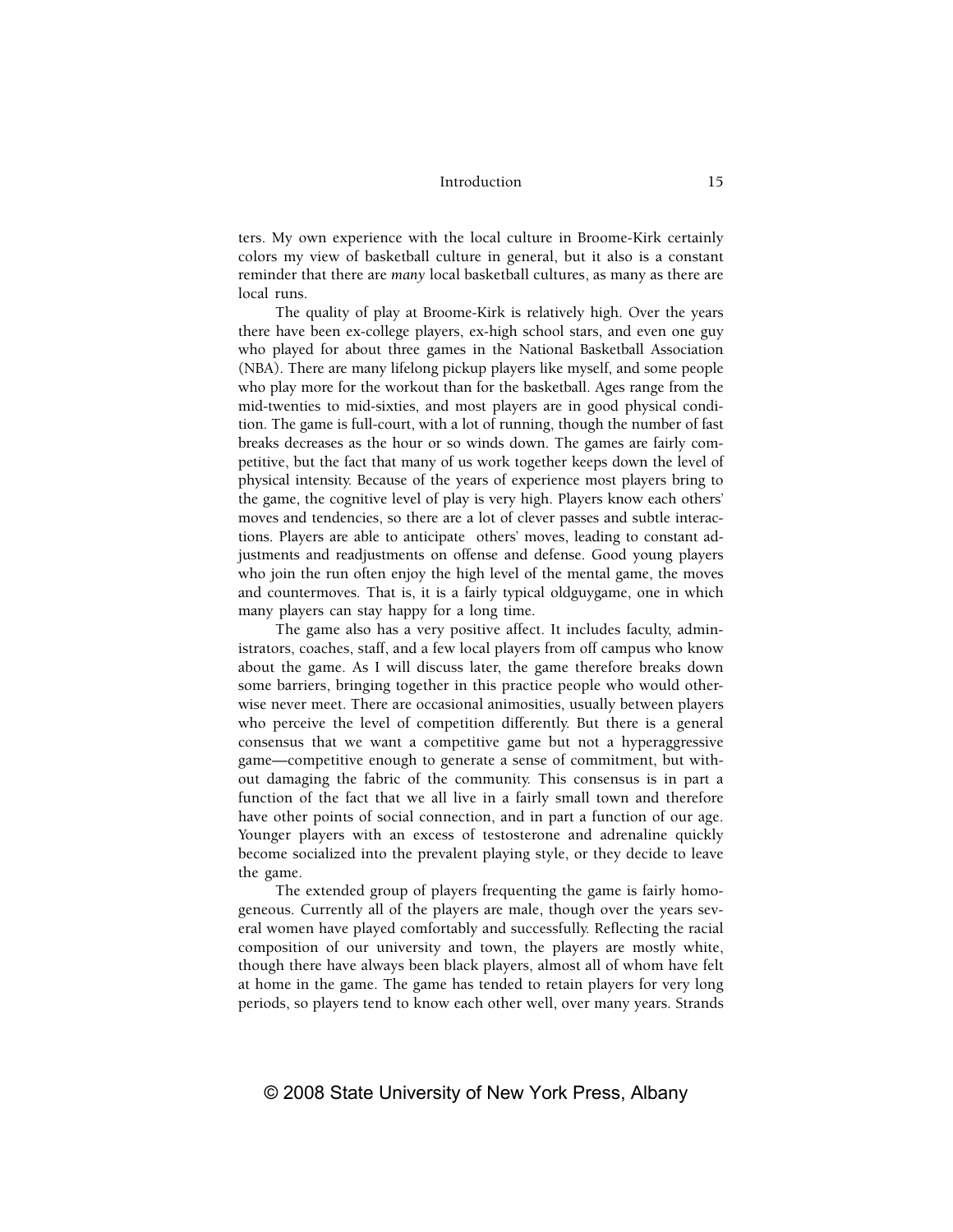of diversity exist in the community of players, especially in terms of social class, which has ranged from senior administrators and successful business professionals to groundskeeping and housekeeping staff. There also is a religious diversity in the group, especially because several ministers from the town have found the game. Players are therefore faced with the challenge of interacting and cooperating with representatives of different social groups and lifestyles, but they can rely on some social commonalities that ease cooperation.

From my experience in this game I have learned a number of lessons that I have put into play in this book. I have learned to look past the macho bluster of elite-level, televised basketball to find a much more complex form of masculinity at work in the game. I have learned to appreciate the beauty and complexity of even the most ordinary game. I also have learned to appreciate the "localness" of basketball, recognizing that every game develops its own unique ethical style, movement patterns, and cognitive habits. I have understood the emotional intensity of the game and the many ways that it depends on shared interpersonal histories and relationships. All of these themes play a role in this study, shaping my observations of the game's details.

Most importantly, my experience in this game and in the many others in which I have played over the years has convinced me that the essence of basketball is not the NBA or the NCAA tournament but the pickup game, even the most casual session of putting up a few shots at a picnic or a family gathering. Unlike football, for example, which requires for its ideal form of play the organization and institutional support that only a formal game can provide, basketball is inherently a simple game that needs only a rim and a ball. Of course there is sandlot football, touch football, but they are only pared-down versions of the real thing, which requires referees, timekeepers, helmets and pads, and coaches and boosters. Basketball, on the other hand, is the purest when it is the simplest, when the least institutional apparatus is in force. No coaches, no referees, no clock, no spectators, no general managers or athletic directors. Just a court, a few players, some time to play. It is under those conditions that the creativity and flow of the game exist in their ideal state. Pickup basketball is made up in the moment, by the players themselves, with no one to tell them how to do it, what decisions to make, or how to relate to each other. They have to improvise it all, in the real-time experience of the game. At its best, organized, elite-level ball aspires to that creative flow, despite the efforts of coaches and officials and media packagers to submit it to their disciplines. Pickup basketball is a rough democracy, created by the players and for the players, and in that sense the game finds its purest expression on the schoolyard, in the driveway, in the church hall, or at the Y, not at Madison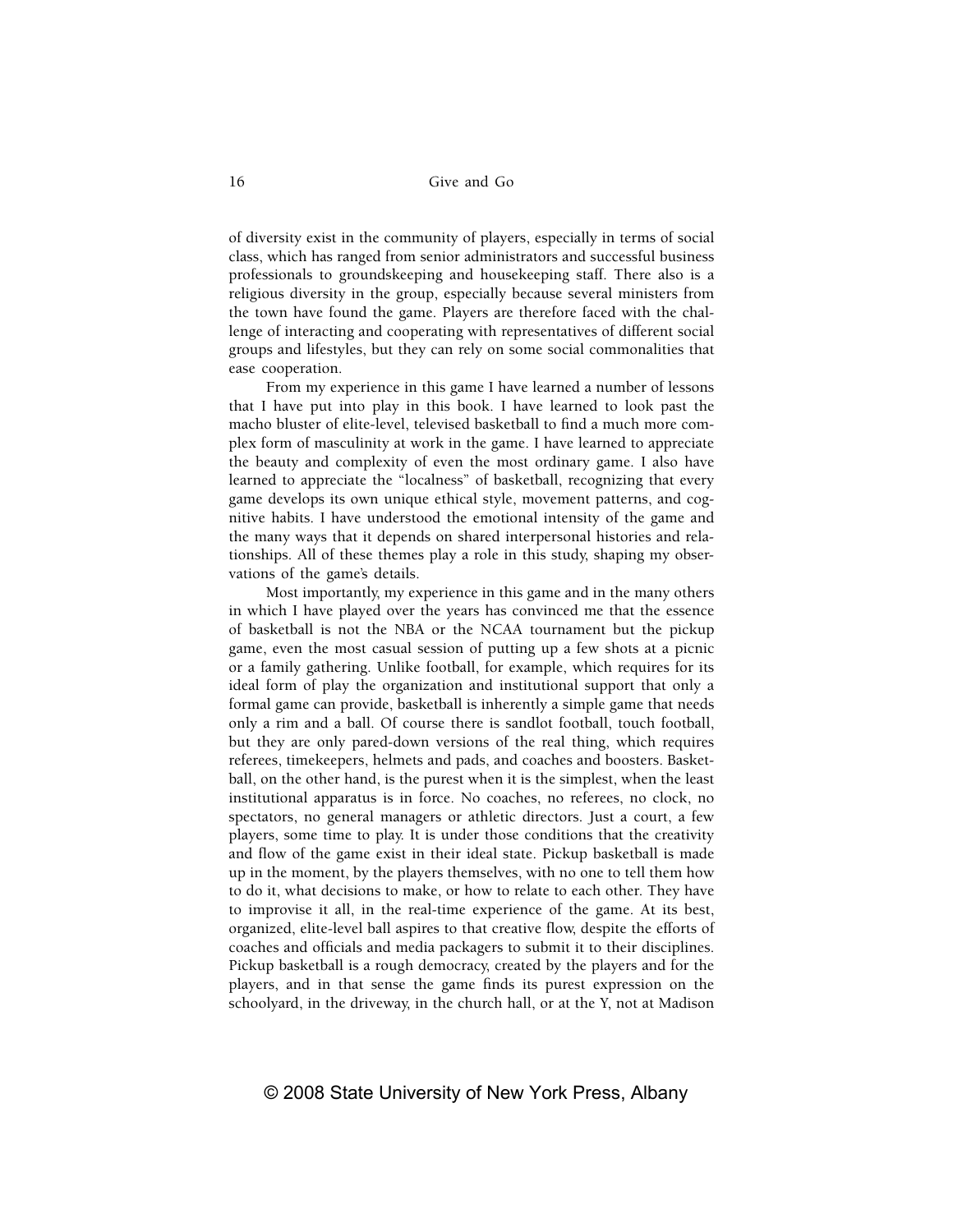Square Garden or the Staples Center. Almost all players, even at the NBA level, would agree with this assessment, romantic as it seems.

In pickup ball the players themselves make all of the important decisions. In the absence of coaches, they create strategy on the run and make the million micro-decisions necessary for the simplest of maneuvers. They play off of each other's decisions, keeping up a keen awareness of the emerging situation on the floor. In the absence of referees, they make all of the calls in the game, including foul calls, out-of-bounds decisions, and rule violations. There is no authority figure on the court, so all calls must be negotiated instantaneously by the players. In the absence of league commissioners and general managers, players decide how teams will be selected, how substitutes will be used, how the court will be configured, how many points the game will total, and how the next team to enter the game will be constituted. And in the process of making these decisions, they construct the culture of the game, the habitus of their practice.

The differences between pickup ball and organized, elite basketball become an important theme in this study. Although I enjoy watching professional and college basketball on television, I recognize that organized basketball is a disciplinary structure in which players are subject to the power of coaches, bureaucrats, and team owners. Bero Rigauer, in his trenchant study *Sport and Work*, defines modern sport in the following terms: "discipline, authority, competition, achievement, goal-oriented rationality, organization, and bureaucratization" (1981, 1), and therefore he sees it as an embodiment of the norms of industrial society. In contrast, Michael Novak's *The Joy of Sports,* which sees the primal source of sports as "a deep natural impulse that is radically religious: an impulse of freedom, respect for ritual limits, a zest for symbolic meaning, and a longing for perfection" (1976, 19), seems hopelessly romantic, a willful denial of the role that sports can play in disciplining young people, training them to accept authority and follow orders. When I think about organized basketball, Rigauer's point seems undeniable, but when I think about pickup ball, I am willing to risk Novak's romanticism. Pickup ball is not bureaucratized; it is organized and disciplined only by the players present at the moment of play, and "goal-oriented rationality" is foreign to its spirit. Pickup ball really is *play* rather than organized sport, and although its culture is determined in part by its social circumstances, its players engage in a rough cultural democracy, creating their own practice right there on the court. In a disciplined, hierarchical society, pickup ball offers a real alternative—not a radical rejection of modern structures of authority but at least a momentary evasion, a model of the improvisations that de Certeau admires, the tactics by which power can be faked out, set aside for the moment of play.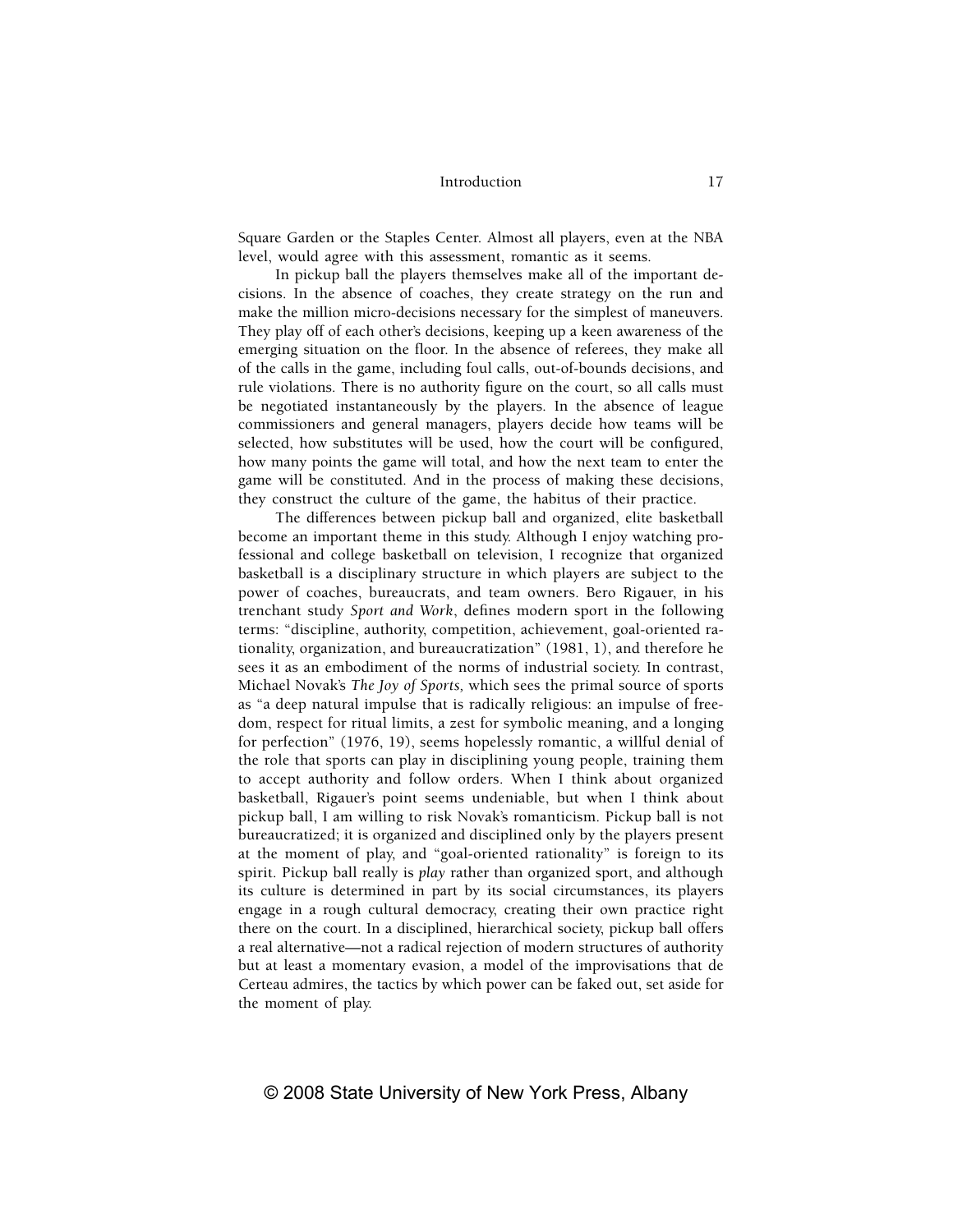# 18 Give and Go

I should note that many of the features I see in basketball as a cultural practice are not unique to basketball. For example, the improvised, real-time decision making of basketball is also present in soccer. The grace and beauty of basketball movement also can be seen in football and in many other sports. The fan communities that arise around basketball have arisen around almost all sports, but the *array* of practices making up the game is unique. The culture of basketball communities is a function of the characteristics of the game itself. As players construct a culture around the game, they extend its array of practices into the infrastructure that supports it. Thus, for example, the endless interpersonal negotiation that the game itself requires extends into the openness to negotiation that characterizes basketball culture. Every ongoing pickup game, for example, has to create its own method for choosing sides. There is no rule book to decide the process—it must be negotiated over time, and it constantly adapts to the needs of the players present. The game creates habits of mind and body unlike any other sport, and it is surrounded by its own unique culture.

Because I rely so much on my own experiences of the game, there are some limits to this study that I should acknowledge. First, I have little to say about the experience of organized teams in official leagues. Obviously there is an entire cultural experience in such environments, but my only knowledge of that culture is as a fan who has read the usual newspaper and magazine articles about locker room politics and the complex relationships between coaches and players. I have certainly learned much about the practices of the game by watching television coverage of elite ball, but because television abstracts the performance from its context, the culture of the elite game is almost invisible to outsiders. Also, I do not write directly about the women's game, which I follow as a fan but with which I have little direct experience. I can and do make a few guesses about whether my understandings of basketball culture would apply to the women's game, but I do not claim any great expertise. Finally, this book is limited by my own limits of experience in the game. I have not played overseas, I have not played often in majority black games, I have not played in prisons or on military bases or in church leagues, and so on. I have visited many games and talked to players with a vast array of experiences, but I base my insights on my own experience, realizing, I hope, that the game is different in all of those different circumstances. In fact, that *difference* is one of my central points. There is no such thing as a basketball culture—there are *many* basketball cultures, as distinct as the local practices that create them. This book, then, is the product of one player with one history in the practice, trying to articulate the complex local constructions of many players with their many histories.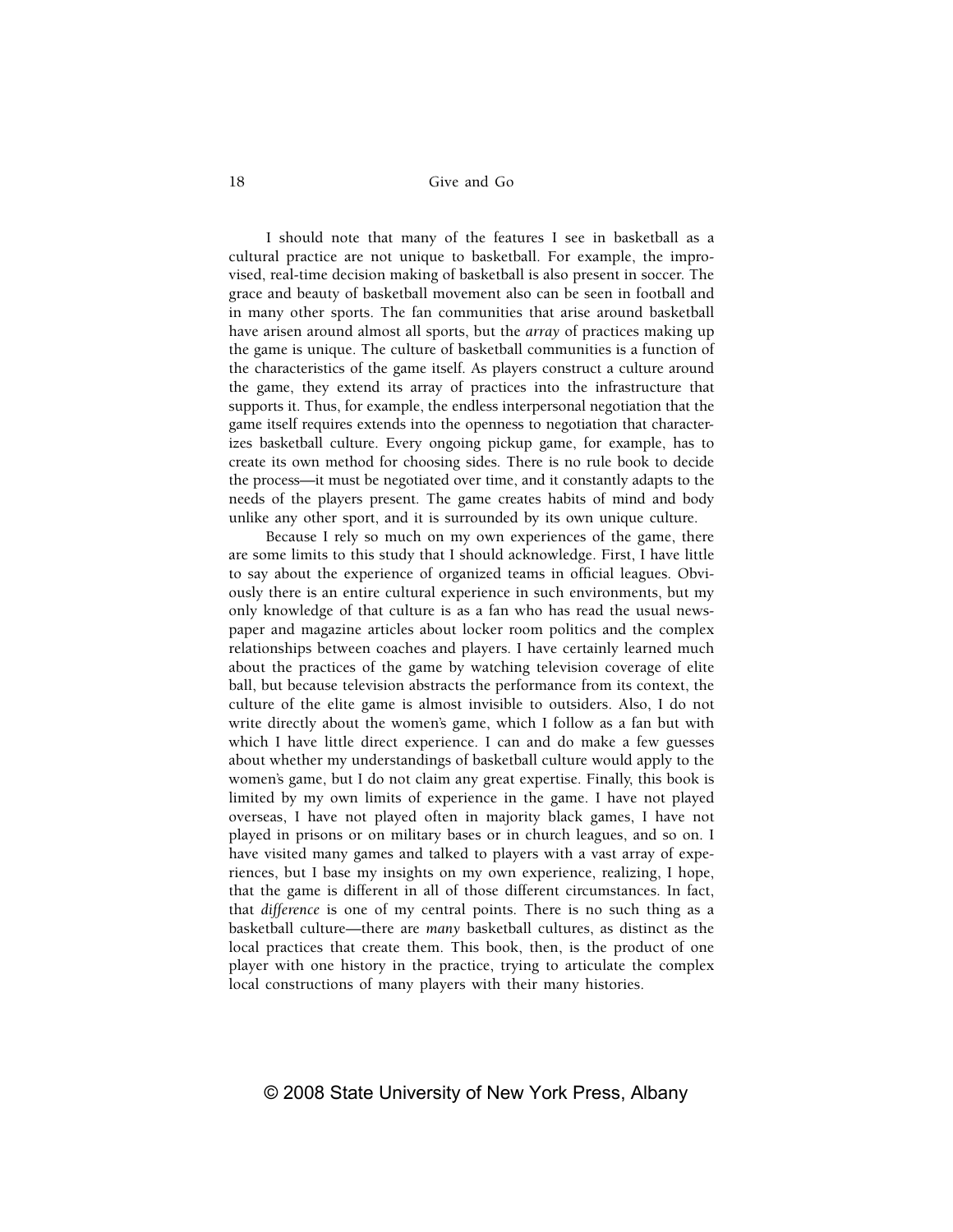The first chapter of the book examines the ethical practices of the game. Discussions of the *rightness* of play are remarkably common in basketball, at every level of the game, from the elite to the most casual. The ethical tone of the game is the result of a complex mix of official rules that govern play, virtues that arise out of the pursuit of the pleasure proper to the game, and locally negotiated ethical decisions that reflect players' personal relationships and histories. Every single game evolves its own ethical tone—some are bitterly competitive and cutthroat, while some are easygoing and mild—and local basketball cultures develop over time a characteristic ethical style, assented to tacitly by all who play in that local run, and maintained quite consciously by the leading players in the community. This chapter demonstrates that basketball communities are self-governing, creating their own moral constraints and policing their own practice. The ethical dimension of the habitus of the practice clearly demonstrates that the players themselves are responsible for the values and moral dispositions of the game.

The second chapter considers the physical culture of the game—its articulation of space and its characteristic kinetic styles. Once again the theme of negotiation arises, in that the rules regulating space are often worked out on the local level. The game of basketball moves ten large bodies at high speed through a limited and demarcated space and thus encourages physical grace and cooperative movement. The chapter emphasizes the beauty of the game, comparing it to dance and other movement systems. It also considers the physical intimacy of the game, which requires close and intense physical contact among players. This deployment of bodies in the game constructs a complex experience of masculinity for the men who play it. I argue that basketball, despite the often vivid hypermasculinity of its media images, has the potential to provide a more progressive, less predictable enactment of gender identity. In a culture that often encourages men to be intensely competitive and homophobic in their relationships with other men, basketball encourages nonviolent and nonsexual physical contact and creates strong affective ties. The spatial, physical, and kinetic habits of the practice tell us much about the culture of basketball.

The third chapter turns to the mental dispositions of the practice. Just as basketball teaches habits of the body, it teaches habits of the mind. Both de Certeau and Bourdieu use sports as an example of the way that practices unfold in time, and basketball certainly does operate as a mental game in the unfolding of temporal exchanges among the players. Especially in pickup ball, where there are no coaches and no efforts to establish a "game plan," decisions happen in real time, in reaction to events within the game. This improvisation involves ten people, each unaware of the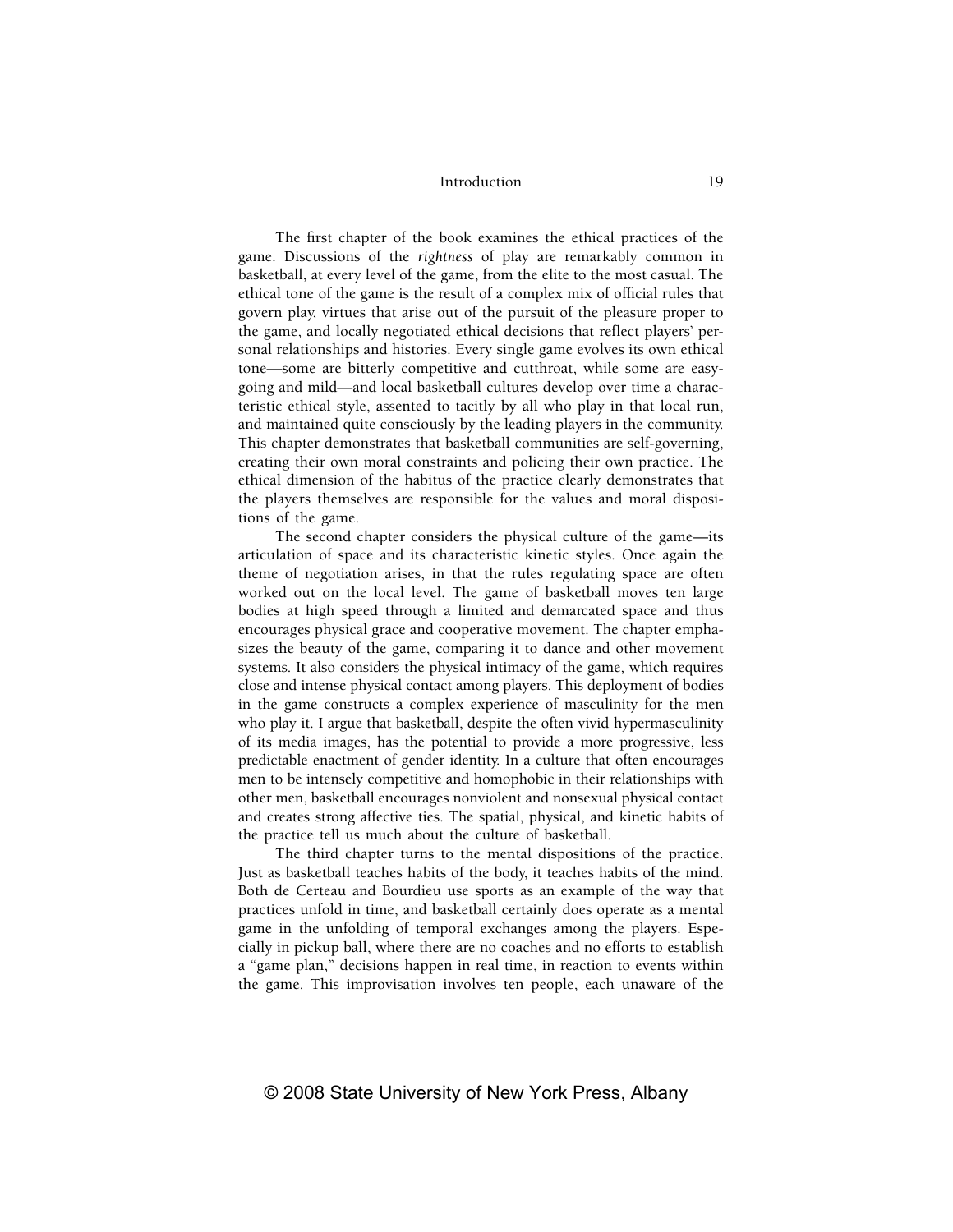mental process of all the others, yet all making decisions that react to the cues sent out by every player at every moment of the game. Basketball has a high decision frequency, with many independent agents making many decisions simultaneously. Yet even players who have never met each other before can collaborate in successful play. And players who have learned each other's moves and mental habits over time are routinely capable of minor miracles, anticipating reactions that have not yet occurred to the other players. I characterize the mental disposition of the game as "group, real-time, improvised decision making," and I therefore see basketball as a rich and complex cognitive practice.

Because players move and think together on the court, connecting cognitively, physically, and emotionally, they are capable of creating rich and meaningful communities. The fourth chapter of this book looks closely at these communities, ranging from intense local groups to the global phenomenon that is contemporary basketball. Using Etienne Wegner's work on "communities of practice," I argue that the practice of basketball generates communities that in turn produce the culture of the game. The most vital of these communities are "runs," ongoing local games that attract a shifting but stable group of players, often over many years. These groups make the decisions that create the habitus for their practice, internalized by all of the members of the group and taught to newcomers. I also argue that basketball creates looser "communities of interest" around the practice among fans and followers of the sport. These fan communities also develop distinctive cultural formations, habits of interpretation, and evaluation. These local communities of players and fans have in recent years become a global phenomenon, as television and other forms of cultural contact have spread this American game to virtually every country on the planet. The chapter therefore considers the relationships between local and global communities focused around a shared practice. I make the argument that communities of practice and communities of interest have the potential to cut across the divides created by identity communities organized around race, gender, sexual orientation, ethnicity, nation, religion, and so on. A practice such as basketball becomes an important element in personal identity for many people, but it does not bring with it the deep commitments that these identity communities require. Communities of practice can therefore connect individuals from diverse groups in a meaningful but nondivisive way.

The fifth chapter takes up the controversial issue of race within the basketball community. Because elite levels of the sport are dominated by African American players, race is an important issue within the community. The dominance of black players has led some white racist sport fans to shun the game or to see it in simple, stereotyped terms, and it has led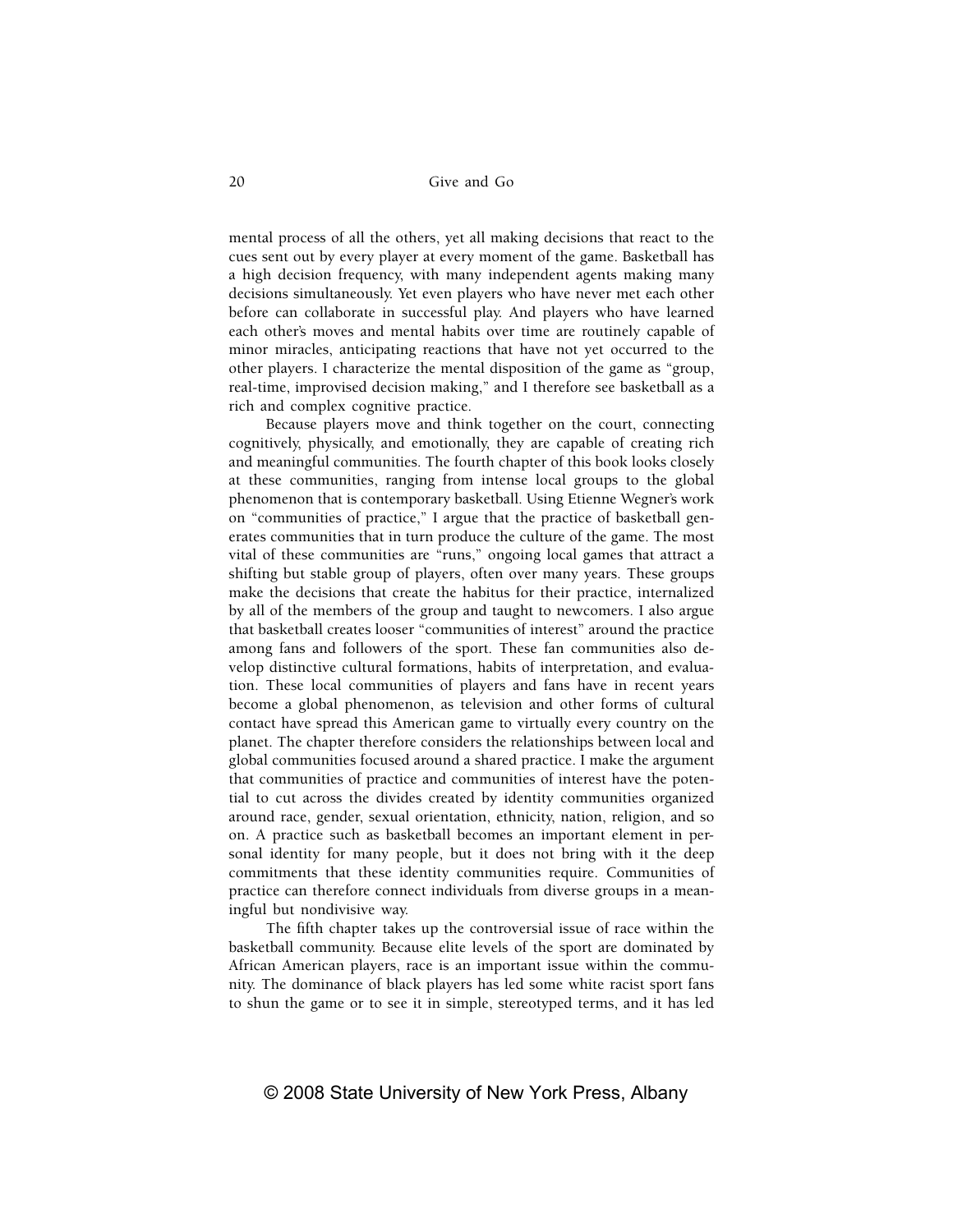many black cultural critics to analyze the game as an element in the African American cultural tradition. This chapter argues that television and other media coverage of the game tend to reinforce racial stereotypes, casting the black player as the natural athlete and the white player as the hard-working coach on the floor. However, within the basketball community, such simple oppositions often are brought into question. Fans can and do easily refer to players who are counterexamples and who defy racial expectations. And players themselves quickly find that the stereotypes must be abandoned in the face of the actual players in a given game, players whose strengths and weaknesses cannot be reduced to simple racial categories. I therefore argue that basketball is one of the few cultural sites in which a healthy discourse and debate about race is possible within American society. Basketball as a cultural practice does not overcome racial divides, but it does bring people with diverse racial identities together around a shared practice that raises complex questions about racial identity itself.

The sixth and seventh chapters of the book deal with media representations of basketball. No local basketball community is immune to the representations of the practice current in mass media. Those representations become elements in the identity of members of the community, in part because they constitute the public face of the practice, the images that are available to outsiders and casual observers. The sixth chapter therefore focuses critical attention on television coverage of the game, which domesticates and submits it to the powerful gaze of its spectators, reinforcing conventional ideologies of gender and race for a mainstream audience. The chapter looks at the visual style of TV coverage, in terms of camera work, editing, and composition, as well as the discursive practices of play-by-play announcers and analysts, all of which operate to place simplifying frames of reference around a complex culture. Television removes basketball from its local contexts, reducing the variety of the game to a bland sameness in which every game in every context is framed within the same visual and verbal patterns.

If television coverage therefore radically simplifies the practice, then basketball films are more successful in representing the cultural diversity of the game. The seventh chapter examines recent films about basketball, noting the ways in which their richer narrative context allows them to get at the local cultures and idiosyncratic personal textures that the game takes on in its varied manifestations. Because of the conventions of realistic film narrative, which require individualized characterization and specific physical and social settings, basketball culture is better served by film than by the decontextualizing tendencies of television coverage. Taken together, recent basketball films provide a rich ethnographic account of basketball as a cultural practice.